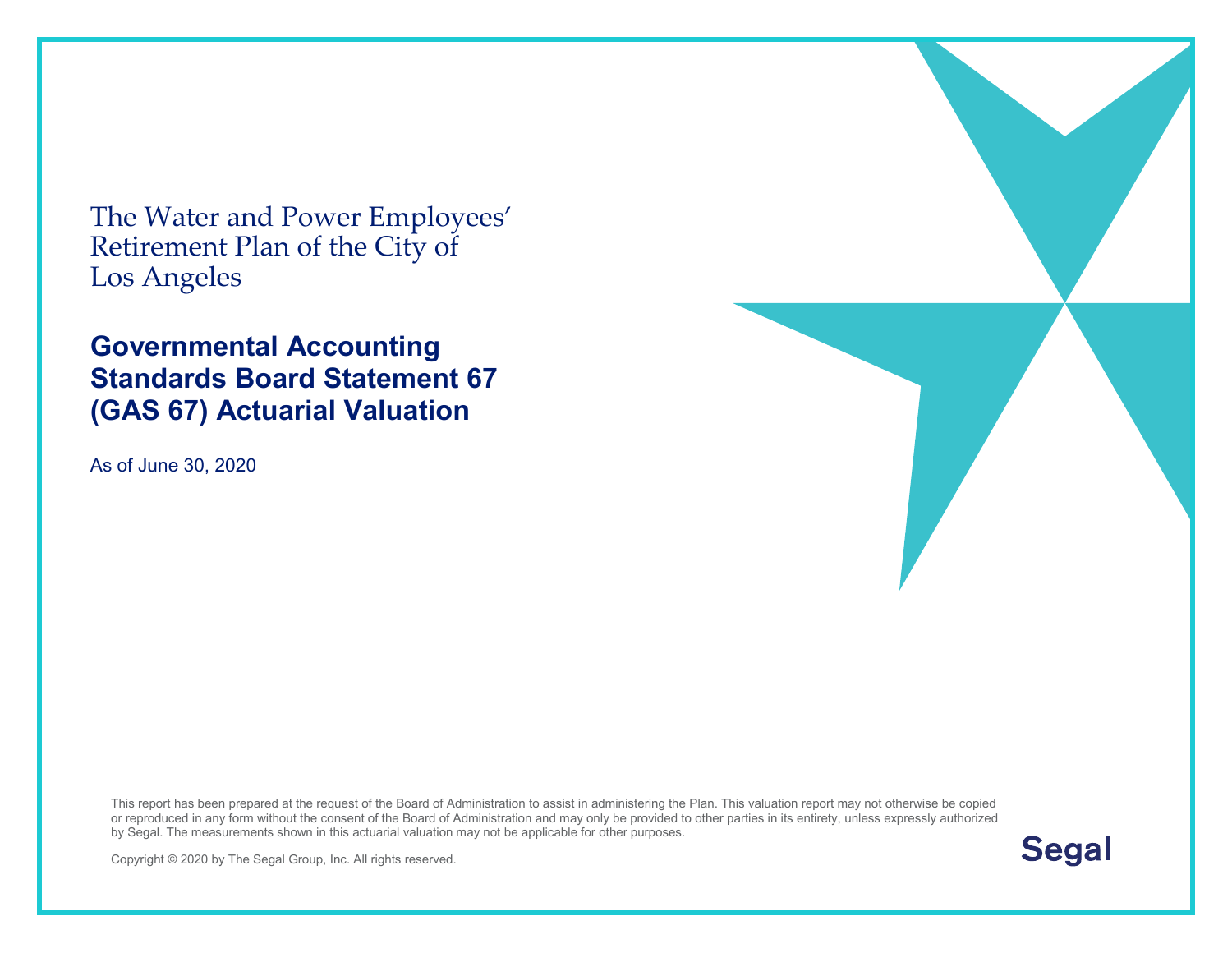

October 19, 2020

Board of Administration The Water and Power Employees' Retirement Plan of the City of Los Angeles 111 North Hope Street, Room 357 Los Angeles, CA 90012

Dear Board Members:

We are pleased to submit this Governmental Accounting Standards (GAS) 67 Actuarial Valuation as of June 30, 2020. It contains various information that will need to be disclosed in order to comply with GAS 67.

This report was prepared in accordance with generally accepted actuarial principles and practices at the request of the Board to assist in administering the Retirement Plan. The census and financial information on which our calculations were based was prepared by the Retirement Office. That assistance is gratefully acknowledged.

The measurements shown in this actuarial valuation may not be applicable for other purposes. Future actuarial measurements may differ significantly from the current measurements presented in this report due to such factors as the following: plan experience differing from that anticipated by the economic or demographic assumptions; changes in economic or demographic assumptions; and changes in plan provisions or applicable law.

The actuarial calculations were completed under the supervision of Eva Yum, FSA, MAAA, Enrolled Actuary. We are members of the American Academy of Actuaries and we meet the Qualification Standards of the American Academy of Actuaries to render the actuarial opinion herein. To the best of our knowledge, the information supplied in the actuarial valuation is complete and accurate. Further, in our opinion, the assumptions as approved by the Board are reasonably related to the experience of and expectations for the Plan.

We look forward to reviewing this report with you and to answering any questions.

Sincerely,

Segal

Paul Angelo, FSA, MAAA, FCA, EA Exa Eva Yum, FSA, MAAA, Senior Vice President and Actuary **Senior Actuary** Senior Actuary

ST/jl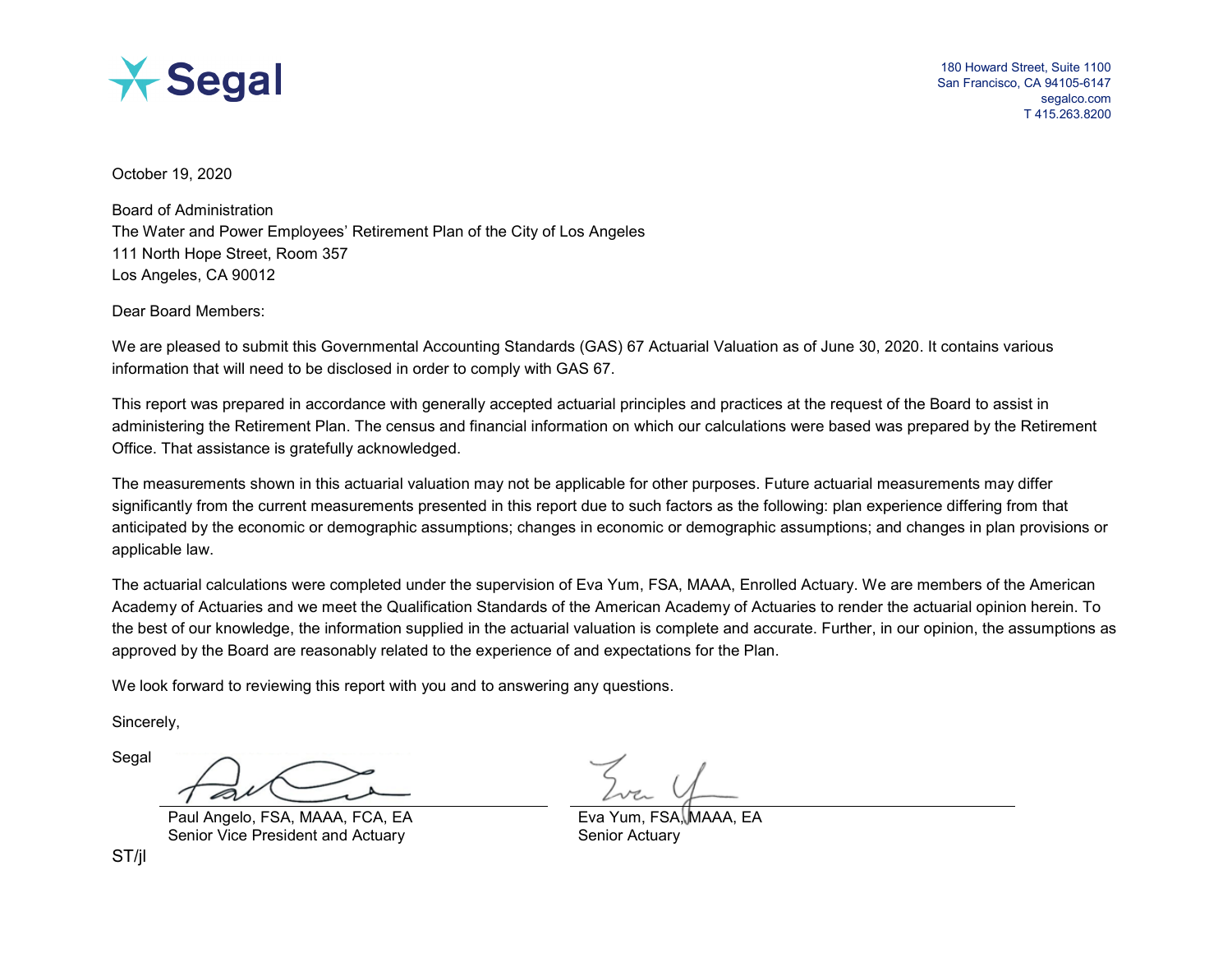## Table of Contents

| Appendix A: Projection of Plan Fiduciary Net Position for use in the Calculation of Discount Rate as of June 30, 2020  19 |  |
|---------------------------------------------------------------------------------------------------------------------------|--|
|                                                                                                                           |  |

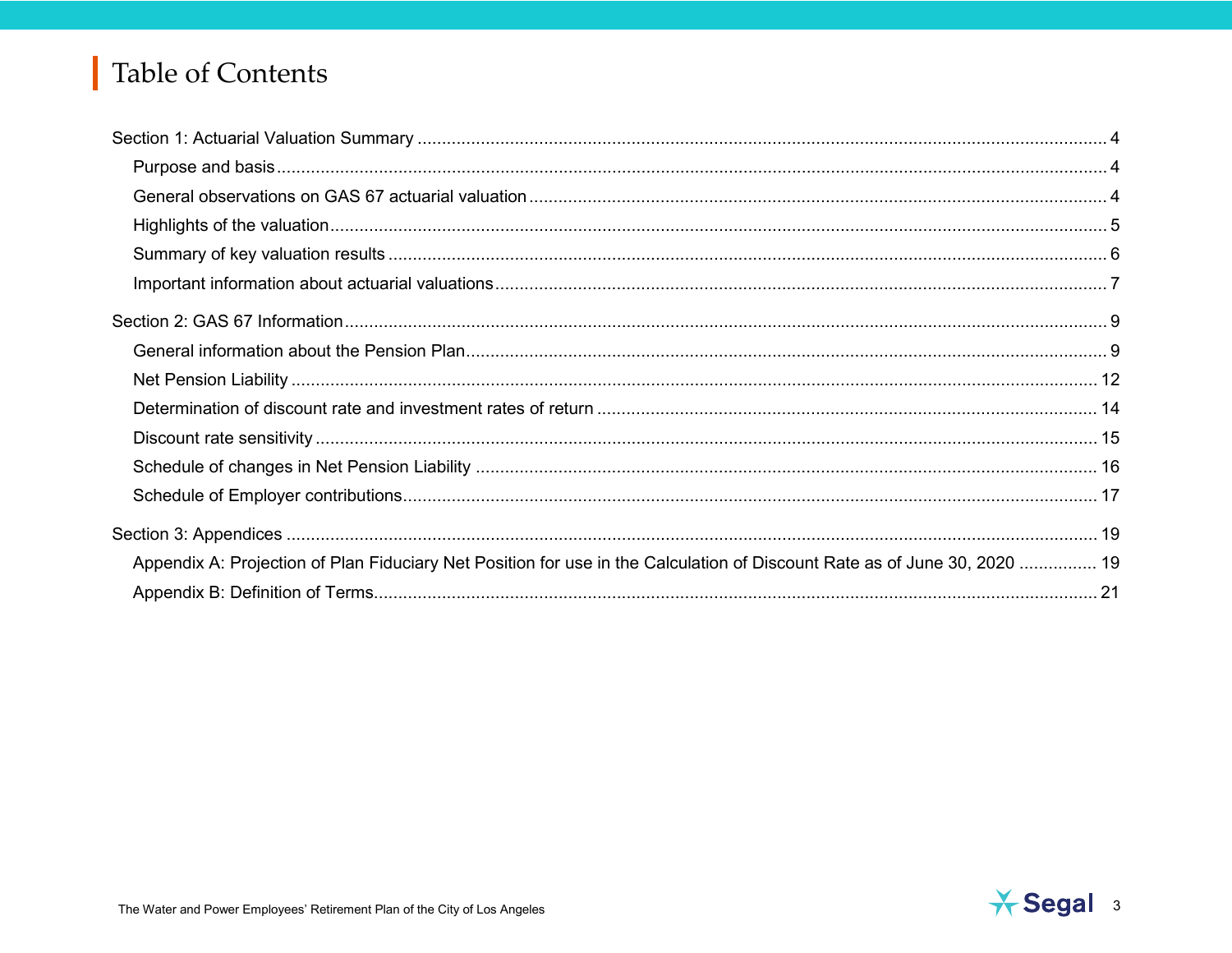#### **Purpose and basis**

This report has been prepared by Segal to present certain disclosure information required by Governmental Accounting Standards Board Statement 67 (GAS 67) as of June 30, 2020. This valuation is based on:

- The benefit provisions of the Retirement Plan, as administered by the Board;
- The characteristics of covered active members, inactive vested members, and retired members and beneficiaries as of March 31, 2020, provided by the Retirement Office;
- The assets of the Plan as of June 30, 2020, provided by the Retirement Office;
- Economic assumptions regarding future salary increases and investment earnings adopted by the Board for the July 1, 2020 valuation; and
- Other actuarial assumptions, regarding employee terminations, retirement, death, etc. adopted by the Board for the July 1, 2020 valuation.

#### **General observations on GAS 67 actuarial valuation**

- 1. The Governmental Accounting Standards Board (GASB) rules only define pension liability and expense for financial reporting purposes, and do not apply to contribution amounts for pension funding purposes. Employers and plans should develop and adopt funding policies under current practices.
- 2. When measuring pension liability GASB uses the same actuarial cost method (Entry Age method) and the same type of discount rate (expected return on assets) as WPERP uses for funding. This means that the Total Pension Liability (TPL) measure for financial reporting shown in this report is determined on the same basis as WPERP's Actuarial Accrued Liability (AAL) measure for funding. We note that the same is generally true for the Normal Cost component of the annual plan cost for funding and financial reporting.
- 3. The Net Pension Liability (NPL) is equal to the difference between the TPL and the Plan Fiduciary Net Position. The Plan Fiduciary Net Position is equal to the market value of assets and therefore, the NPL measure is very similar to an Unfunded Actuarial Accrued Liability (UAAL) calculated on a market value basis. The NPL reflects all investment gains and losses as of the measurement date.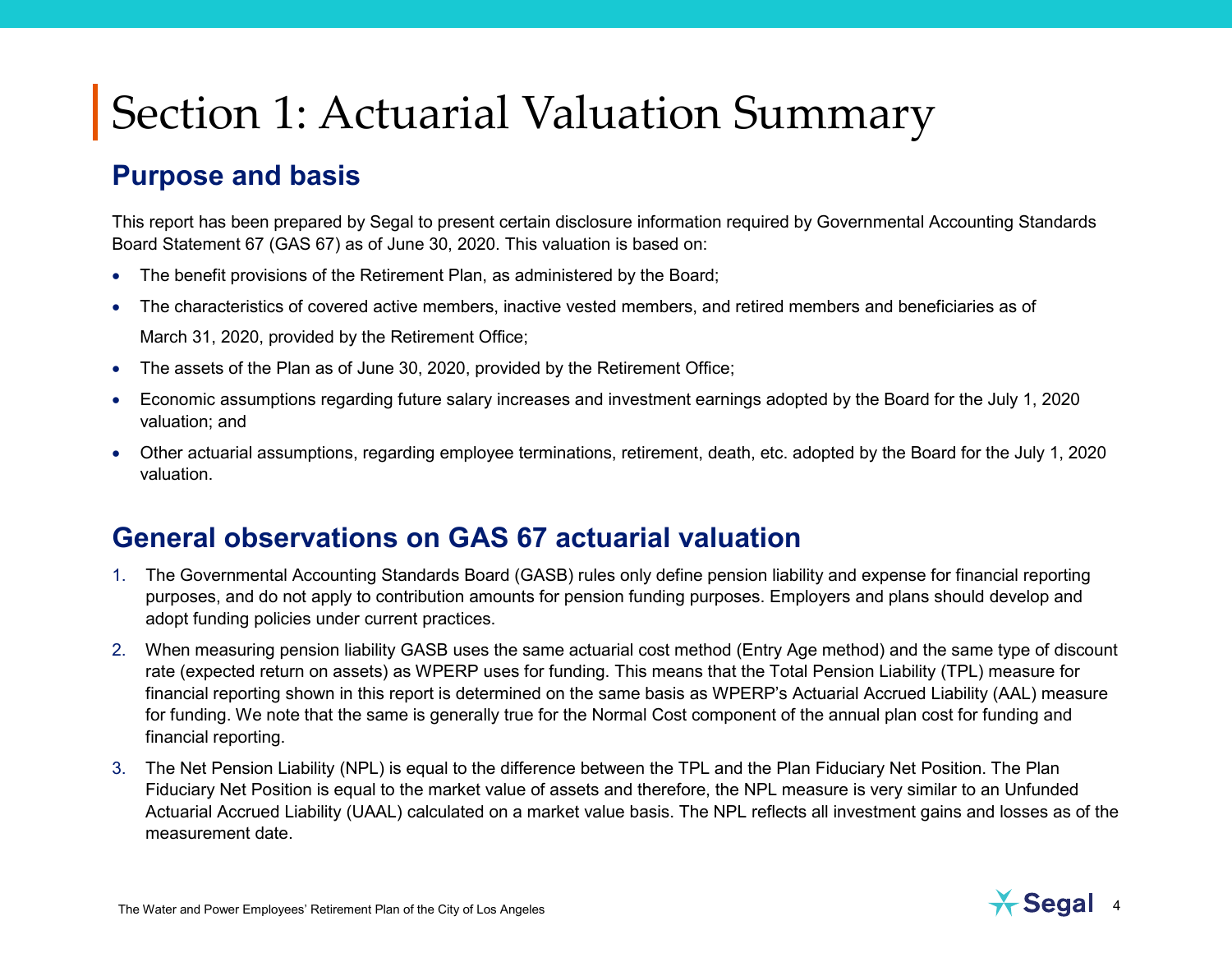#### **Highlights of the valuation**

- 1. The NPLs measured as of June 30, 2020 and June 30, 2019 have been determined from the actuarial valuations as of July 1, 2020 and July 1, 2019, respectively.
- 2. The NPL increased from \$824.9 million as of June 30, 2019 to \$1,111.6 million as of June 30, 2020 primarily due to unfavorable investment return during the year ending June 30, 2020 (3.55% return which was lower than the assumed return of 7.00%). The increase is partially offset by the employer's contributions amortizing a portion of the unfunded actuarial accrued liability (UAAL). Changes in these values during the last two fiscal years ending June 30, 2020 and June 30, 2019 can be found in *Section 2, Schedule of Changes in Net Pension Liability* on page 16.
- 3. The discount rate used to determine the TPL and NPL as of June 30, 2020 and 2019 was 7.00%, following the same assumptions used by the Plan in the pension funding valuations as of July 1, 2020 and July 1, 2019. Details on the derivation of the discount rate as of June 30, 2020 can be found in *Section 3, Appendix A*. Various other information that is required to be disclosed can be found throughout *Section 2*.
- 4. It is important to note that this actuarial valuation is based on plan assets as of June 30, 2020. Due to the COVID-19 pandemic, market conditions have changed significantly during 2020. The Plan's funded status does not reflect short-term fluctuations of the market, but rather is based on the market values on the last day of the Plan Year. Moreover, this actuarial valuation is based on Plan data as of March 31, 2020 (adjusted to June 30, 2020 by adding 3 months of age, service and interest on contribution balance, and increasing benefit by the assumed July 1 COLA for members in pay status) and it does not include any short-term or long-term impacts on mortality of the covered population since March 31, 2020. While it is impossible to determine how the pandemic will continue to affect market conditions and other demographic experience of the Plan prior to next year's valuation, Segal is available to prepare projections of potential outcomes upon request.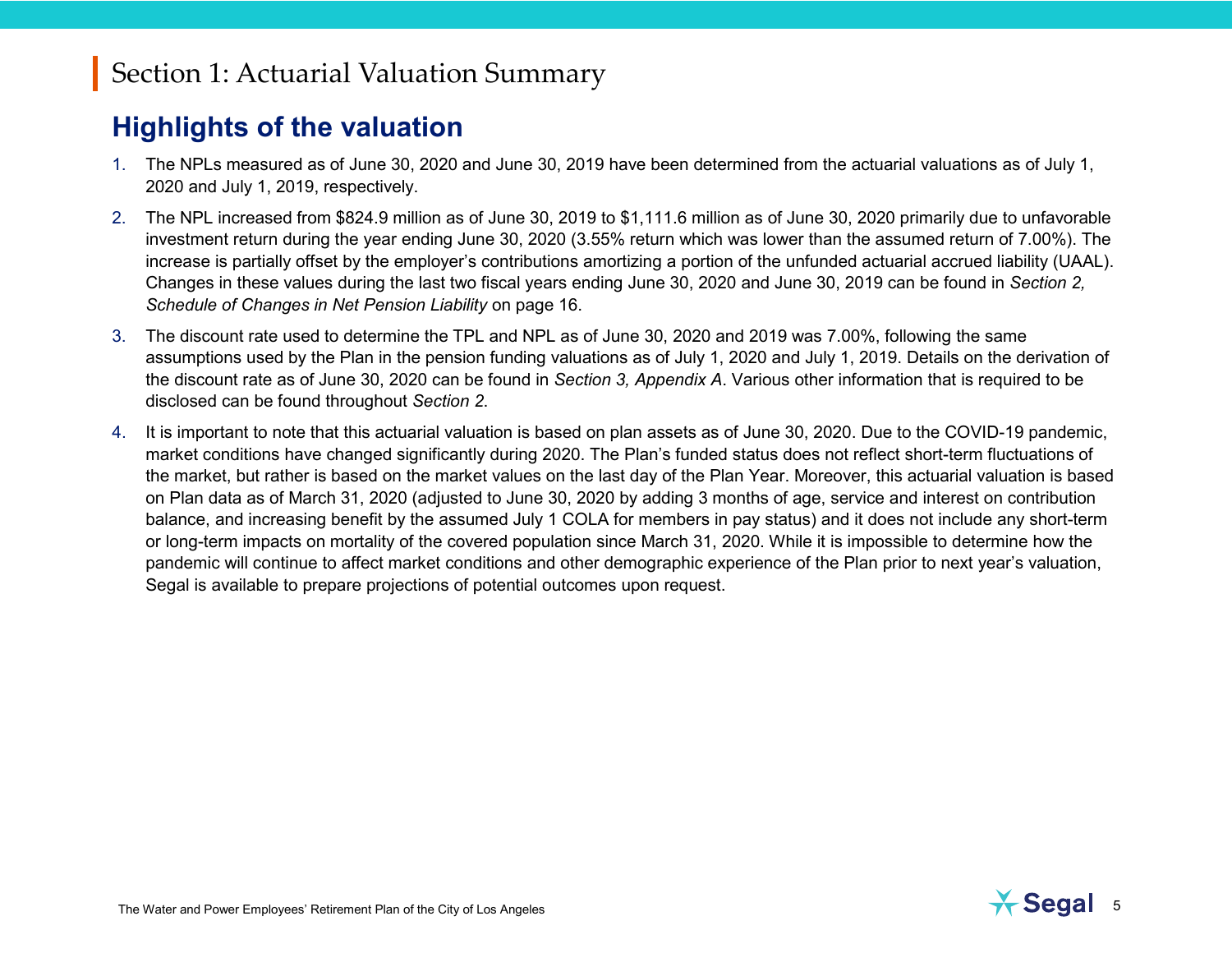#### **Summary of key valuation results**

| <b>Measurement Date</b>          |                                                     | June 30, 2020                                               | June 30, 2019                                               |
|----------------------------------|-----------------------------------------------------|-------------------------------------------------------------|-------------------------------------------------------------|
| Disclosure elements for          | • Service cost <sup>1</sup>                         | \$263,472,814                                               | \$243,262,953                                               |
| fiscal year ending               | • Total Pension Liability                           | 14,465,349,538                                              | 13,811,956,483                                              |
| <b>June 30:</b>                  | • Plan Fiduciary Net Position <sup>2</sup>          | 13,353,708,096                                              | 12,987,087,001                                              |
|                                  | • Net Pension Liability                             | 1,111,641,442                                               | 824,869,482                                                 |
| <b>Schedule of contributions</b> | • Actuarially determined contributions <sup>3</sup> | \$424,375,428                                               | \$408,750,192                                               |
| for fiscal year ending           | • Actual contributions                              | 422,017,394                                                 | 410, 165, 124                                               |
| <b>June 30:</b>                  | • Contribution deficiency / (excess)                | 2,358,034                                                   | $-1,414,932$                                                |
| Demographic data for plan        | • Number of retired members and beneficiaries       | 9,443                                                       | 9,315                                                       |
| year ending June 30:             | • Number of inactive vested members <sup>4</sup>    | 1,690                                                       | 1,663                                                       |
|                                  | • Number of active members                          | 10,778                                                      | 10,362                                                      |
| Key assumptions as of            | • Investment rate of return                         | 7.00%                                                       | 7.00%                                                       |
| <b>June 30:</b>                  | • Inflation rate                                    | 2.75%                                                       | 2.75%                                                       |
|                                  | • Projected salary increases <sup>5</sup>           | 4.50% to 10.25%, varying by<br>service, including inflation | 4.50% to 10.25%, varying by<br>service, including inflation |

<sup>1</sup> The service cost is always based on the previous year's assumptions, meaning the June 30, 2020 and June 30, 2019 measurement values are based on the assumptions shown as of July 1, 2019 and July 1, 2018, respectively. The key assumptions in the July 1, 2018 valuation were as follows:

Investment rate of return: 7.25% Inflation rate: 3.00% Projected salary increases: 4.50% to 10.00%, varying by service, including inflation.

<sup>2</sup> Based on preliminary unaudited financial statements as of June 30, 2020.

 $3$  Based on actual covered payroll reported by the Retirement Office.

<sup>4</sup> Includes terminated members due a refund of member contributions and members receiving PTD benefits.

<sup>5</sup> Includes inflation at 2.75%, plus real across-the-board salary increases of 0.50% plus merit and promotion increases as of June 30, 2020 and 2019, respectively.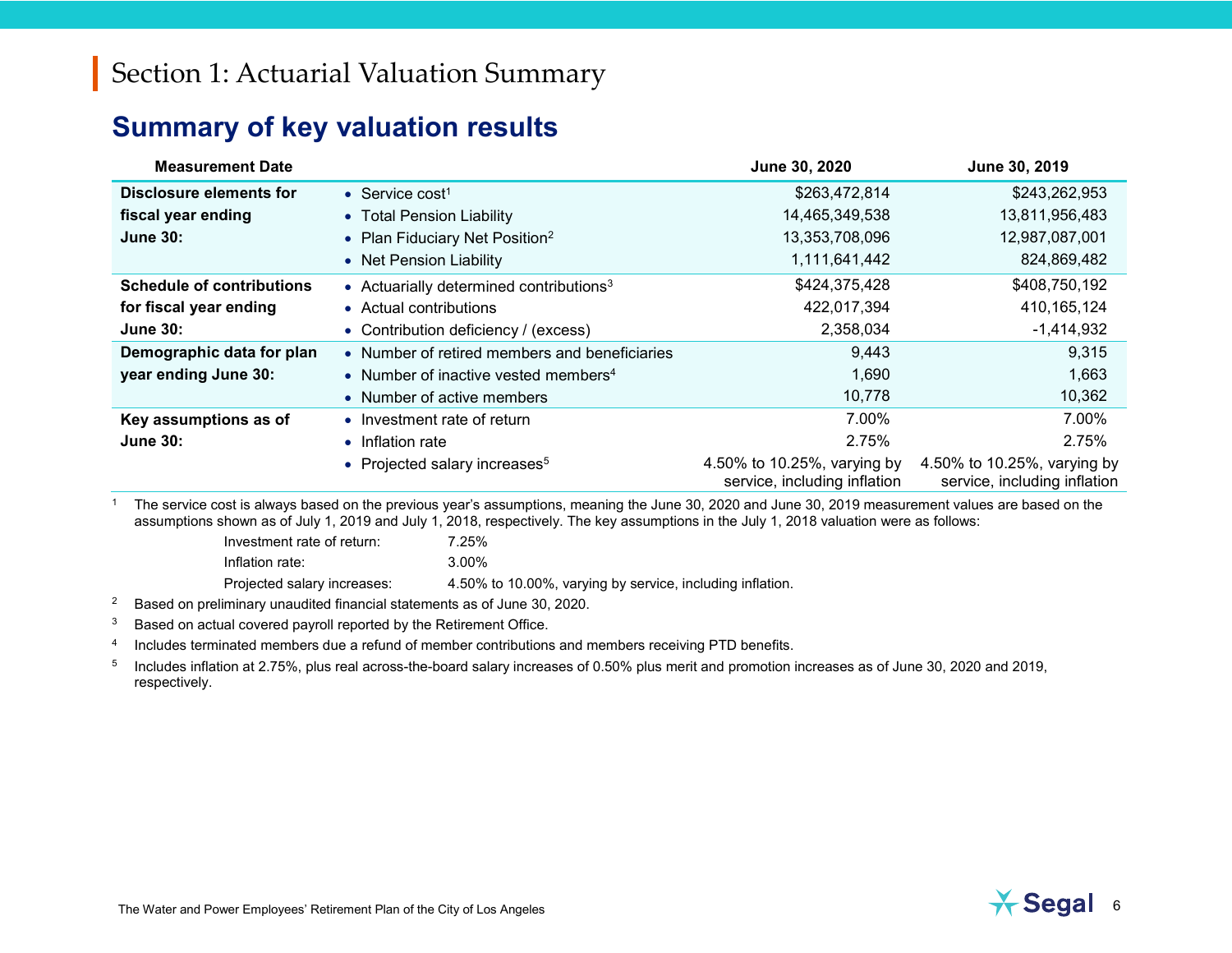#### **Important information about actuarial valuations**

An actuarial valuation is a budgeting tool with respect to the financing of future projected obligations of a pension plan. It is an estimated forecast – the actual long-term cost of the plan will be determined by the actual benefits and expenses paid and the actual investment experience of the plan.

**Plan of benefits** Plan provisions define the rules that will be used to determine benefit payments, and those rules, or the interpretation of them, may change over time. It is important to keep Segal informed with respect to plan provisions and administrative procedures, and to review the plan description in this report (as well as the plan summary included in our funding valuation report) to confirm that Segal has correctly interpreted the plan of benefits. **Participant data** An actuarial valuation for a plan is based on data provided to the actuary by the Retirement Office. Segal does not audit such data for completeness or accuracy, other than reviewing it for obvious inconsistencies compared to prior data and other information that appears unreasonable. It is important for Segal to receive the best possible data and to be informed about any known incomplete or inaccurate data. **Assets** This valuation is based on the market value of assets as of the measurement date, as provided by the Retirement Office. **Actuarial assumptions** In preparing an actuarial valuation, Segal projects the benefits to be paid to existing plan participants for the rest of their lives and the lives of their beneficiaries. This projection requires actuarial assumptions as to the probability of death, disability, termination, and retirement of each participant for each year. In addition, the benefits projected to be paid for each of those events in each future year reflect actuarial assumptions as to salary increases and cost-of-living adjustments. The projected benefits are then discounted to a present value, based on the assumed rate of return that is expected to be achieved on the plan's assets. There is a reasonable range for each assumption used in the projection and the results may vary materially based on which assumptions are selected. It is important for any user of an actuarial valuation to understand this concept. Actuarial assumptions are periodically reviewed to ensure that future valuations reflect emerging plan experience. While future changes in actuarial assumptions may have a significant impact on the reported results, that does not mean that the previous assumptions were unreasonable. **Models** Segal valuation results are based on proprietary actuarial modeling software. The actuarial valuation models generate a comprehensive set of liability and cost calculations that are presented to meet regulatory, legislative and client requirements. Our Actuarial Technology and Systems unit, comprised of both actuaries and programmers, is responsible for the initial development and maintenance of these models. The models have a modular structure that allows for a high degree of accuracy, flexibility and user control. The client team programs the assumptions and the plan provisions, validates the models, and reviews test lives and results, under the supervision of the responsible actuary.

In order to prepare a valuation, Segal relies on a number of input items. These include:



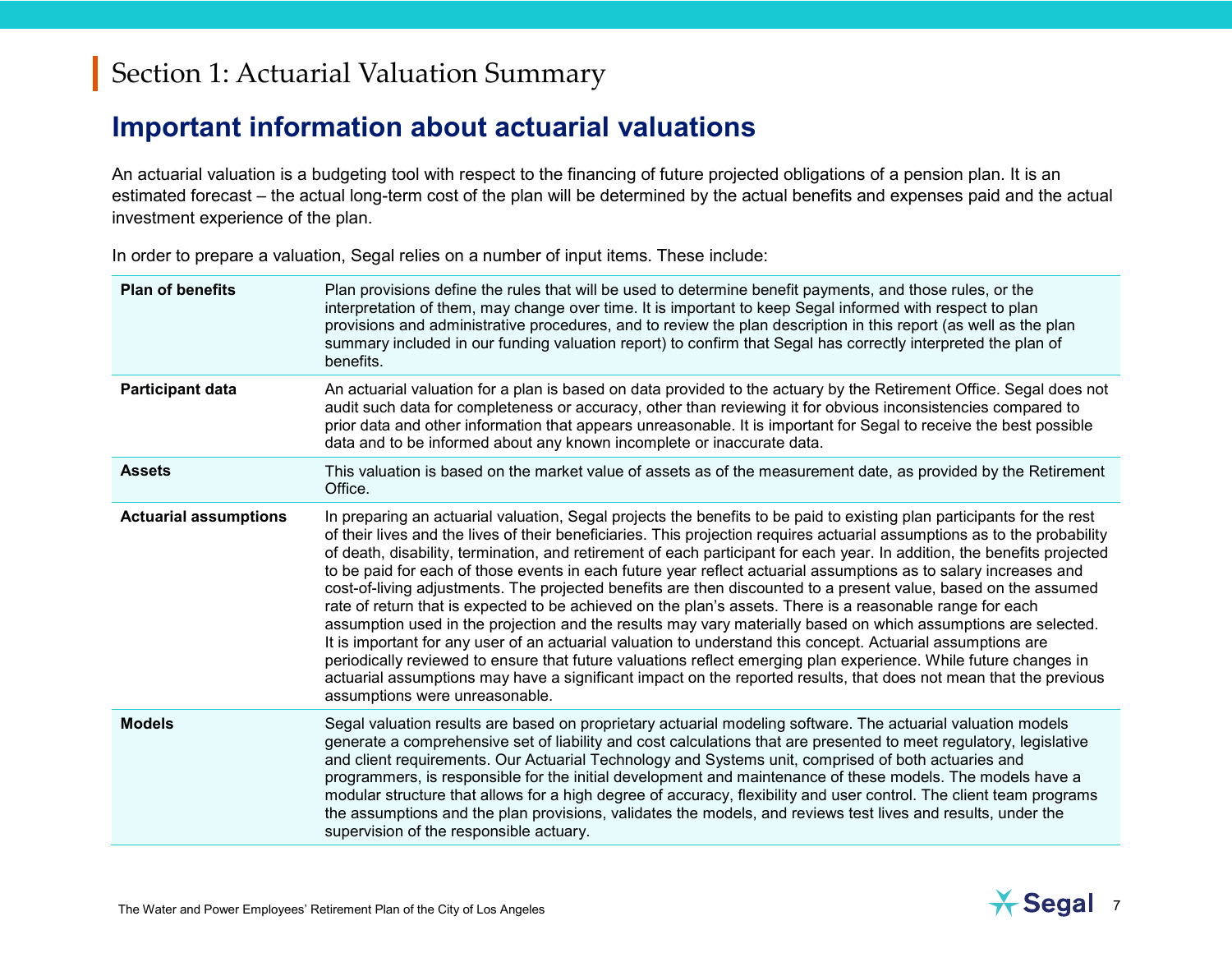The user of Segal's actuarial valuation (or other actuarial calculations) should keep the following in mind:

The valuation is prepared at the request of the Board to assist the Plan in preparing their financial reports. Segal is not responsible for the use or misuse of its report, particularly by any other party.

An actuarial valuation is a measurement of the plan's assets and liabilities at a specific date. Accordingly, except where otherwise noted, Segal did not perform an analysis of the potential range of future financial measures. The actual long-term cost of the plan will be determined by the actual benefits and expenses paid and the actual investment experience of the plan.

If WPERP is aware of any event or trend that was not considered in this valuation that may materially change the results of the valuation, Segal should be advised, so that we can evaluate it.

Segal does not provide investment, legal, accounting, or tax advice. Segal's valuation is based on our understanding of applicable guidance in these areas and of the plan's provisions, but they may be subject to alternative interpretations. The WPERP should look to their other advisors for expertise in these areas.

As Segal has no discretionary authority with respect to the management or assets of WPERP, it is not a fiduciary in its capacity as actuaries and consultants with respect to WPERP or LADWP.

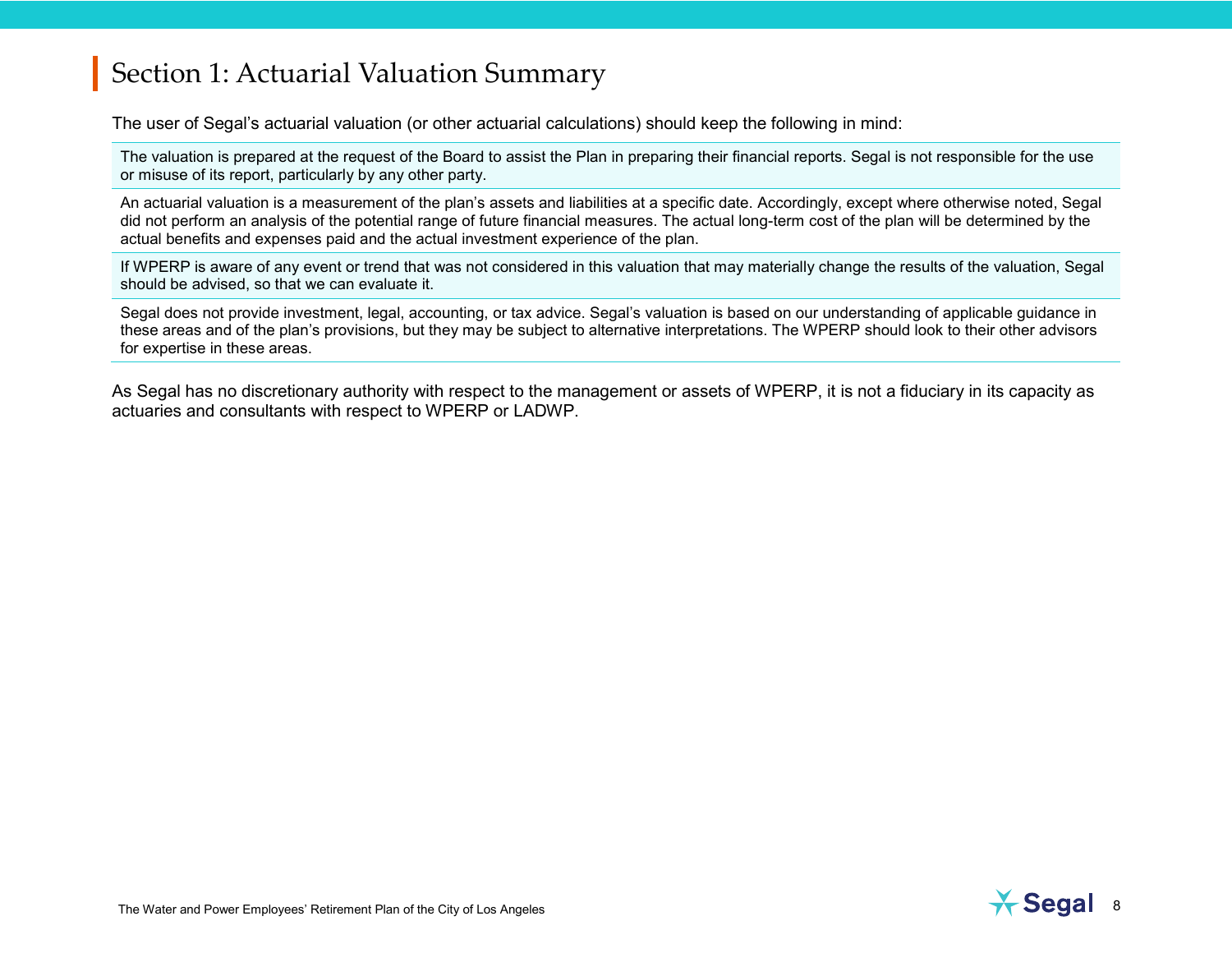#### **General information about the Pension Plan**

#### **Plan Description**

*Plan administration.* The Water and Power Employees' Retirement Plan of the City of Los Angeles (WPERP) was established by the Los Angeles Department of Water and Power in 1938. WPERP is a single employer public employee retirement system whose main function is to provide retirement benefits to employees of the Los Angeles Department of Water and Power.

Under the provisions of the City Charter, the Board of Administration (the "Board") has the responsibility and authority to administer the Plan and to invest its assets. The Board members serve as trustees and must act in the exclusive interest of the Plan's members and beneficiaries. The Board has seven members: one member of the Board of Water and Power Commissioners, the General Manager, the Chief Accounting Employee, three employee members who are elected for three-year terms by active members of the Plan, and one retiree who is appointed by the Board of Water and Power Commissioners for a three-year term.

*Plan membership.* At June 30, 2020, pension plan membership consisted of the following:

| Retired members or beneficiaries currently receiving benefits                      | 9.443  |
|------------------------------------------------------------------------------------|--------|
| Vested terminated members entitled to, but not yet receiving benefits <sup>1</sup> | 1.690  |
| Active members                                                                     | 10,778 |
| Total                                                                              | 21.911 |
|                                                                                    |        |

<sup>1</sup> Includes terminated members due a refund of member contributions and members receiving PTD benefits.

*Benefits provided.* WPERP provides service retirement, disability, death and survivor benefits to eligible employees. Most employees of the LADWP become members of WPERP effective on the first day of biweekly payroll following employment. Members employed prior to January 1, 2014 are designated as Tier 1 and those hired on or after January 1, 2014 are designated as Tier 2 (unless a specific exemption applies to employee providing a right to Tier 1 status).

Tier 1 members are eligible to retire once they attain the age of 60 with 5 or more years of Department service or at age 55 with 10 or more years of Department service acquired in the last 12 years prior to retirement. A Tier 1 member with 30 years of Department service is eligible to retire regardless of age. Tier 2 members are eligible to retire once they attain the age of 60 with 5 years of continuous Department service with the Plan immediately prior to reaching eligibility or age 60 with 10 or more years of Qualifying service or at any age with 30 years of Qualifying service. For both tiers, combined years of service between WPERP and LACERS is used to determine retirement eligibility and at least 5 years must be actual employment at DWP or City. The one exception is the age

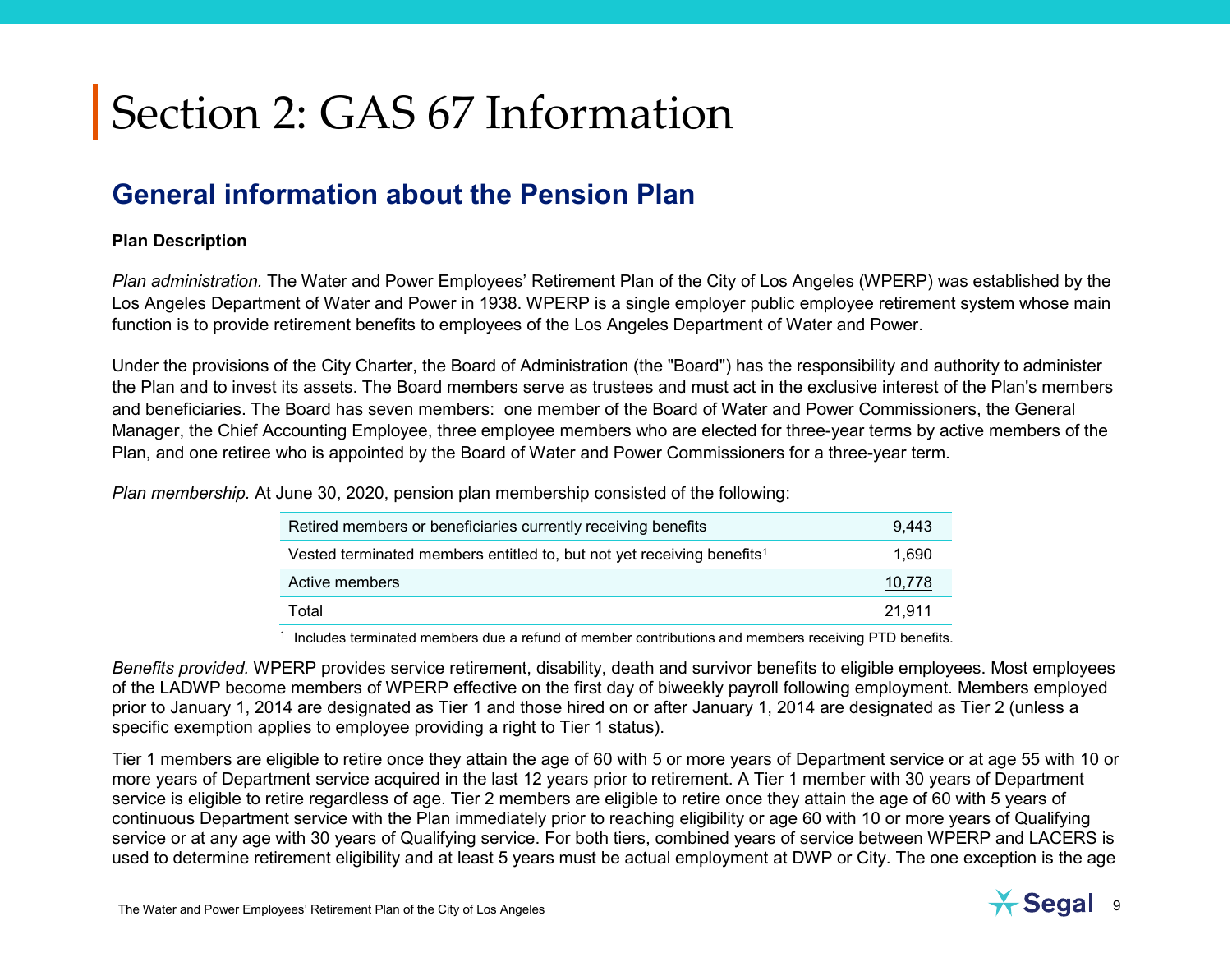60 with 5 years of continuous Department Service for Tier 2 where only service with DWP can be counted. For both tiers, members receiving Permanent Total Disability benefits may retire regardless of age. For Tier 1, to be eligible for a Formula Pension, the employee must have worked or been paid disability four of the last five years immediately preceding eligibility to retire, or while eligible to retire.

The Formula Pension benefit the member will receive is based upon age at retirement, monthly average salary base and years of retirement service credit.

The Tier 1 Formula Pension is equal to 2.1% times years of service credit times monthly average salary base. In addition, members retiring after attaining age 55 with 30 years of service credit, receive an increase in the benefit factor from 2.1% to 2.3%. A reduced early retirement benefit is paid for those members attaining age 55 with 10 years of service or any age (under 55) with 30 years of service. The reduction is 1.5% for each year of retirement age between 60 and 55 and 3.0% for each year of retirement before age 55.

Under Tier 2, there are various benefit factors that apply as shown below:

- 1.5% at age 60 with 5 years of continuous Department Service (or 10 years of Qualifying Service)
- 2.0% at age 60 with 30 years of Qualifying Service
- 2.0% at age 55 with 30 years of Service Credit
- 2.0% at age 63 with 5 years of continuous Department Service (or 10 years of Qualifying Service)
- 2.1% at age 63 with 30 years of Qualifying Service

The reduced early retirement benefits for Tier 2 are the same as Tier 1. These are applied to the age 60 benefit for members (with 2.0% formula) who retire before age 60 with less than 30 years of service credit. Service Credit with the Department and with LACERS is combined for satisfying this requirement.

For Tier 1 members, the maximum monthly retirement allowance is 100% of monthly average salary base. For Tier 2 members, the maximum monthly retirement allowance is 80% of monthly average salary base.

Under Tier 1, pension benefits are calculated based on the highest average salary earned during a 12-month period. Under Tier 2, pension benefits are calculated based on the average salary earned during a 36-month period.

For both tiers, the member may elect the Full Allowance, or choose an optional retirement allowance. The Full Allowance provides the highest monthly benefit and up to a 50% continuance to an eligible surviving spouse or domestic partner. There are five optional retirement allowances the member may choose. Each of the optional retirement allowances requires a reduction in the Full Allowance in order to allow the member the ability to provide various benefits to a surviving spouse, domestic partner, or named beneficiary.

WPERP provides annual cost-of-living adjustments (COLAs) to retirees that are not considered vested retirement. The cost-of-living adjustments are made each July 1 based on the percentage change in the average of the Consumer Price Index for the Los

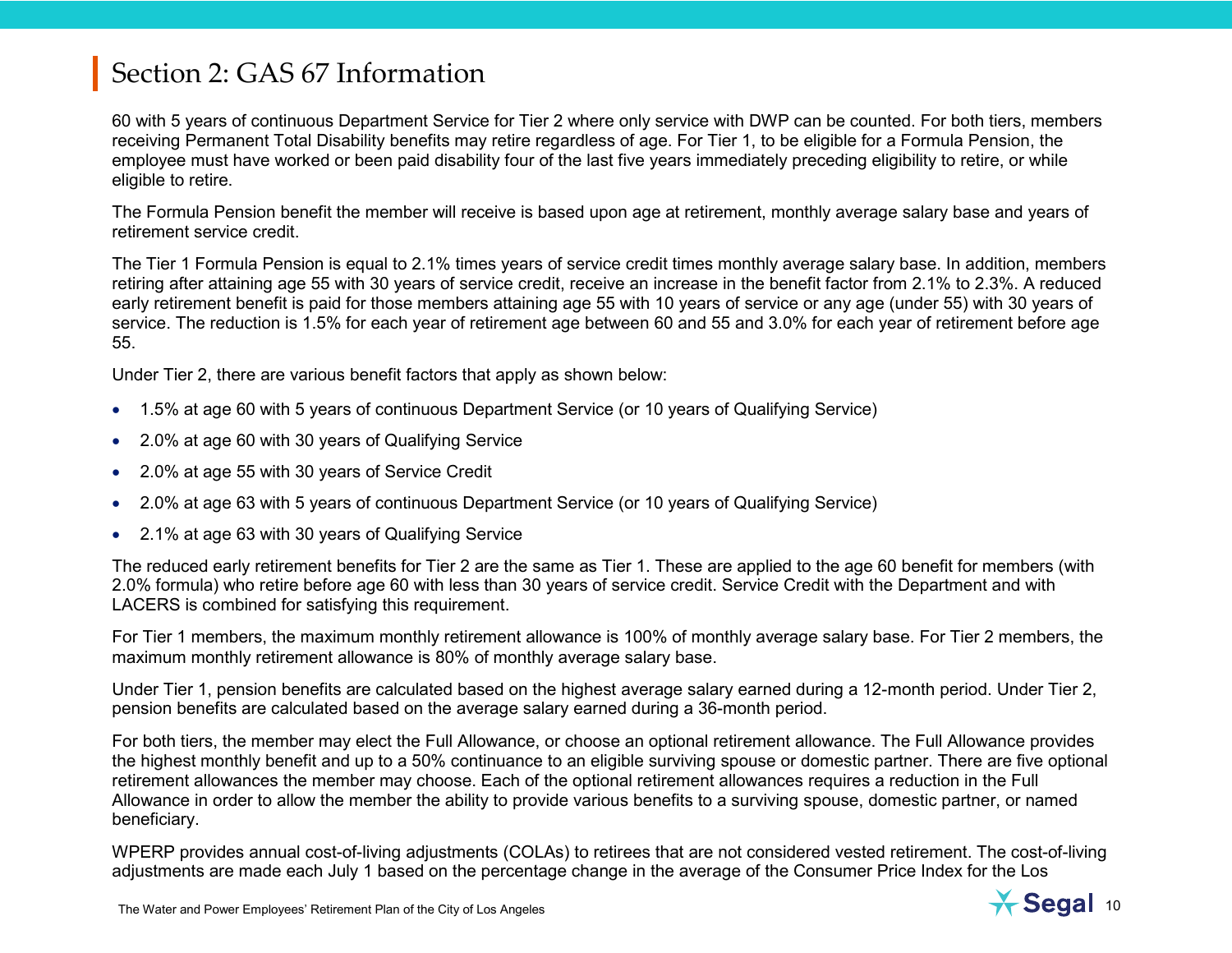Angeles-Long Beach-Anaheim--All Items For All Urban Consumers. It is capped at 3.0% for Tier 1 and 2.0% for Tier 2. Tier 2 members may purchase additional 1% COLA protection at full actuarial cost.

The LADWP contributes to the retirement plan based upon actuarially determined contribution rates adopted by the Board of Administration. Employer contribution rates are adopted annually based upon recommendations received from WPERP's actuary after the completion of the annual actuarial valuation. The average employer contribution rate as of June 30, 2020 (based on the July 1, 2019 valuation) was 37.97% of compensation.

All members are required to make contributions to WPERP regardless of the retirement plan or tier in which they are included. The average member contribution rate as of June 30, 2020 (based on the July 1, 2019 valuation) was 7.43% of compensation. Most Tier 1 members contribute at 6% of compensation and all Tier 2 members contribute at 10% of compensation.

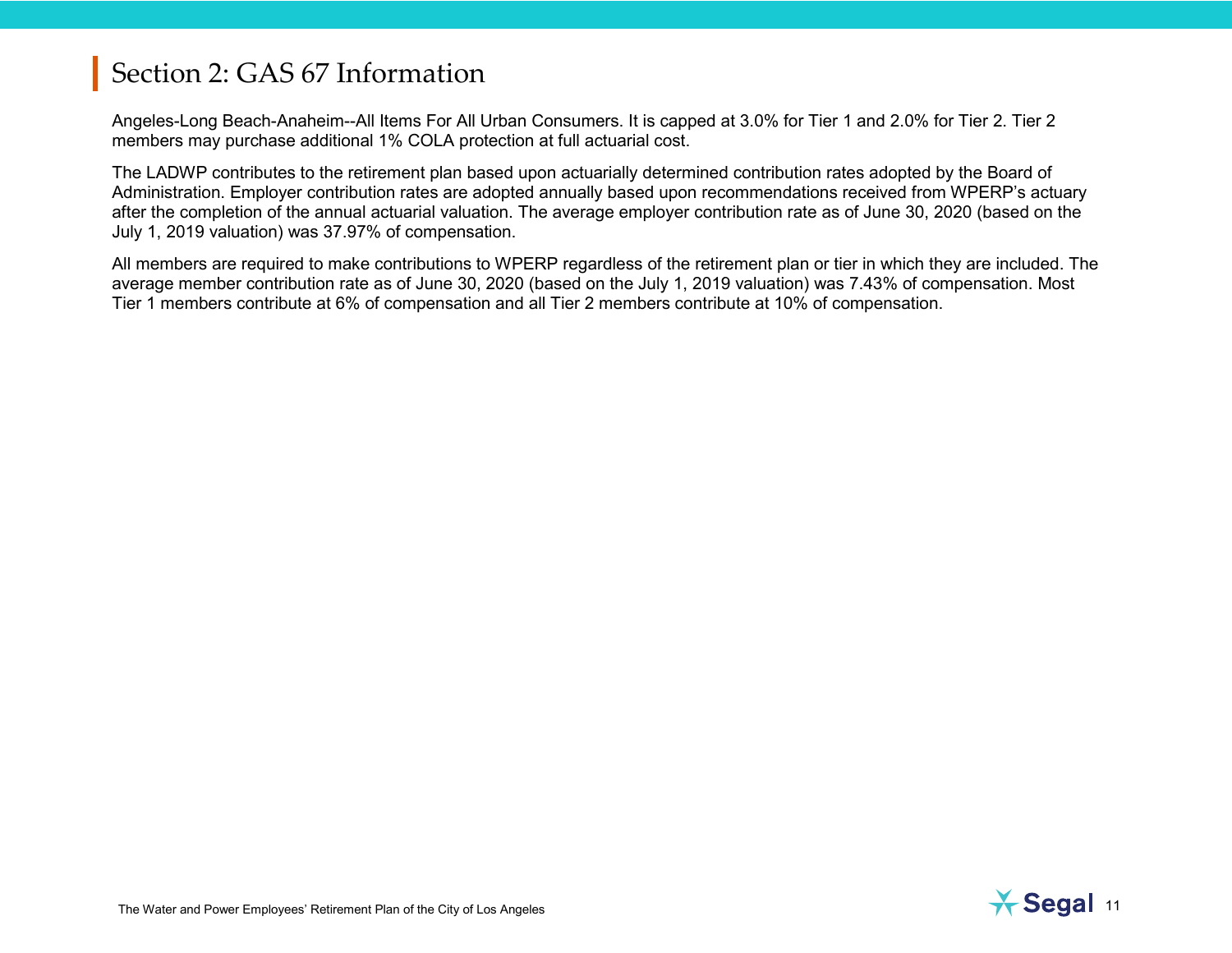### **Net Pension Liability**

| <b>Measurement Date</b>                                                    | June 30, 2020       | June 30, 2019    |
|----------------------------------------------------------------------------|---------------------|------------------|
| <b>Components of the Net Pension Liability</b>                             |                     |                  |
| <b>Total Pension Liability</b>                                             | \$14,465,349,538    | \$13,811,956,483 |
| <b>Plan Fiduciary Net Position</b>                                         | (13, 353, 708, 096) | (12,987,087,001) |
| <b>Net Pension Liability</b>                                               | \$1,111,641,442     | \$824,869,482    |
| Plan Fiduciary Net Position as a percentage of the Total Pension Liability | 92.32%              | 94.03%           |

The Net Pension Liability (NPL) for the Plan was measured as of June 30, 2020 and 2019. The Plan Fiduciary Net Position (plan assets) and Total Pension Liability (TPL) were valued as of the measurement date and are from actuarial valuations as of July 1, 2020 and 2019, respectively.

*Plan provisions.* The plan provisions used in the measurement of the NPL are the same as those used in the WPERP actuarial valuations as of July 1, 2020 and 2019, respectively.

*Actuarial assumptions.* The TPL as of June 30, 2020 was determined by an actuarial valuation as of July 1, 2020. The actuarial assumptions used in the June 30, 2020 measurement were based on the results of an experience study for the period from July 1, 2015 through June 30, 2018. They are the same as the assumptions used in the July 1, 2020 funding actuarial valuation for the WPERP. The assumptions used in the funding valuation are outlined on page 18 of this report. In particular, the following assumptions were applied to all periods included in the June 30, 2020 measurement:

| Inflation:                 | 2.75%                                                              |
|----------------------------|--------------------------------------------------------------------|
| <b>Salary increases:</b>   | 4.50% to 10.25%, varying by service, including inflation           |
| Investment rate of return: | 7.00%, net of pension plan investment expense, including inflation |
| <b>Other assumptions:</b>  | Same as those used in the July 1, 2020 funding valuation           |

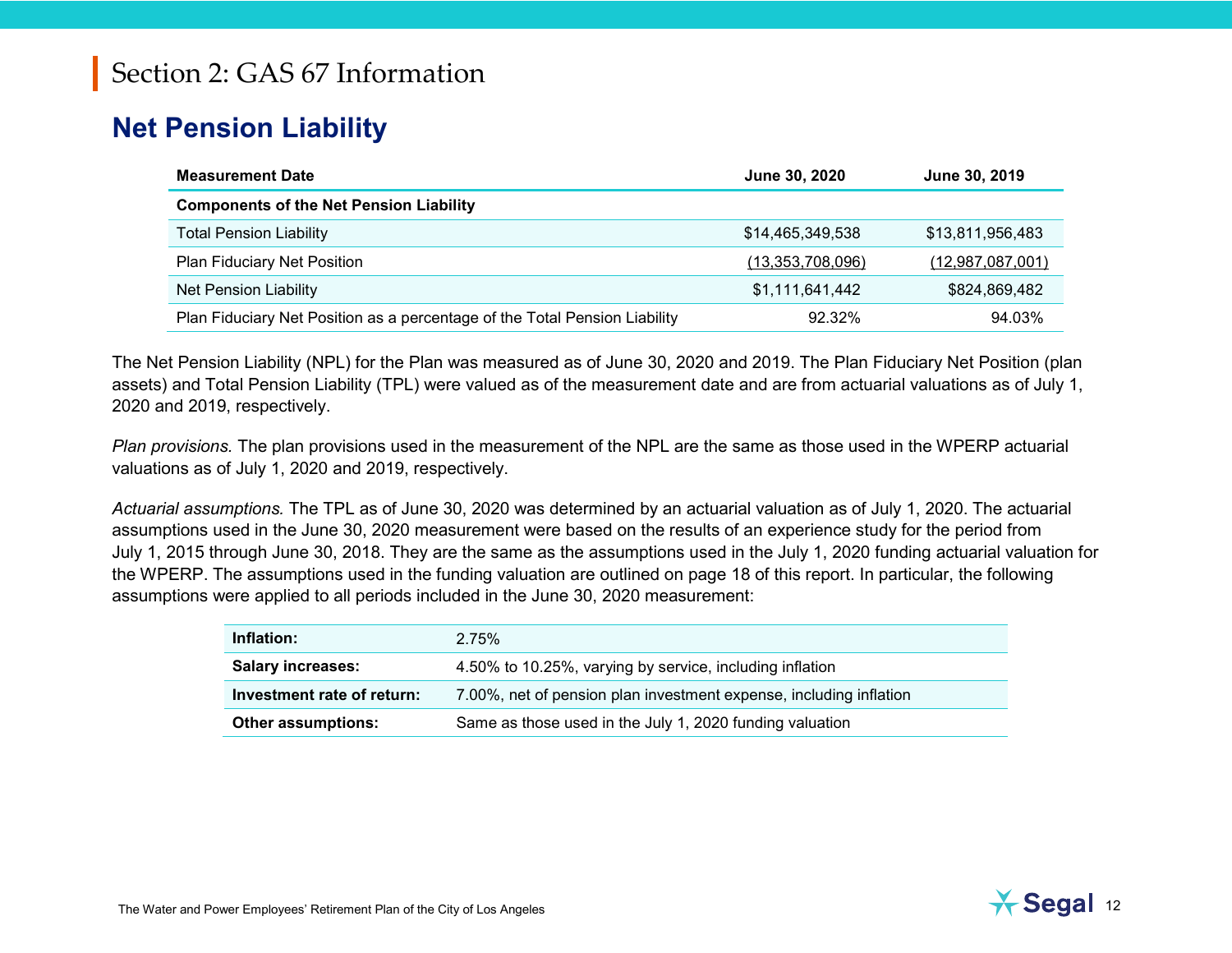The TPL as of June 30, 2019 was determined by an actuarial valuation as of July 1, 2019. In particular, the following actuarial assumptions were applied to all periods included in the June 30, 2019 measurement:

| Inflation:                 | 2.75%                                                              |
|----------------------------|--------------------------------------------------------------------|
| <b>Salary increases:</b>   | 4.50% to 10.25%, varying by service, including inflation           |
| Investment rate of return: | 7.00%, net of pension plan investment expense, including inflation |
| <b>Other assumptions:</b>  | Same as those used in the July 1, 2019 funding valuation           |

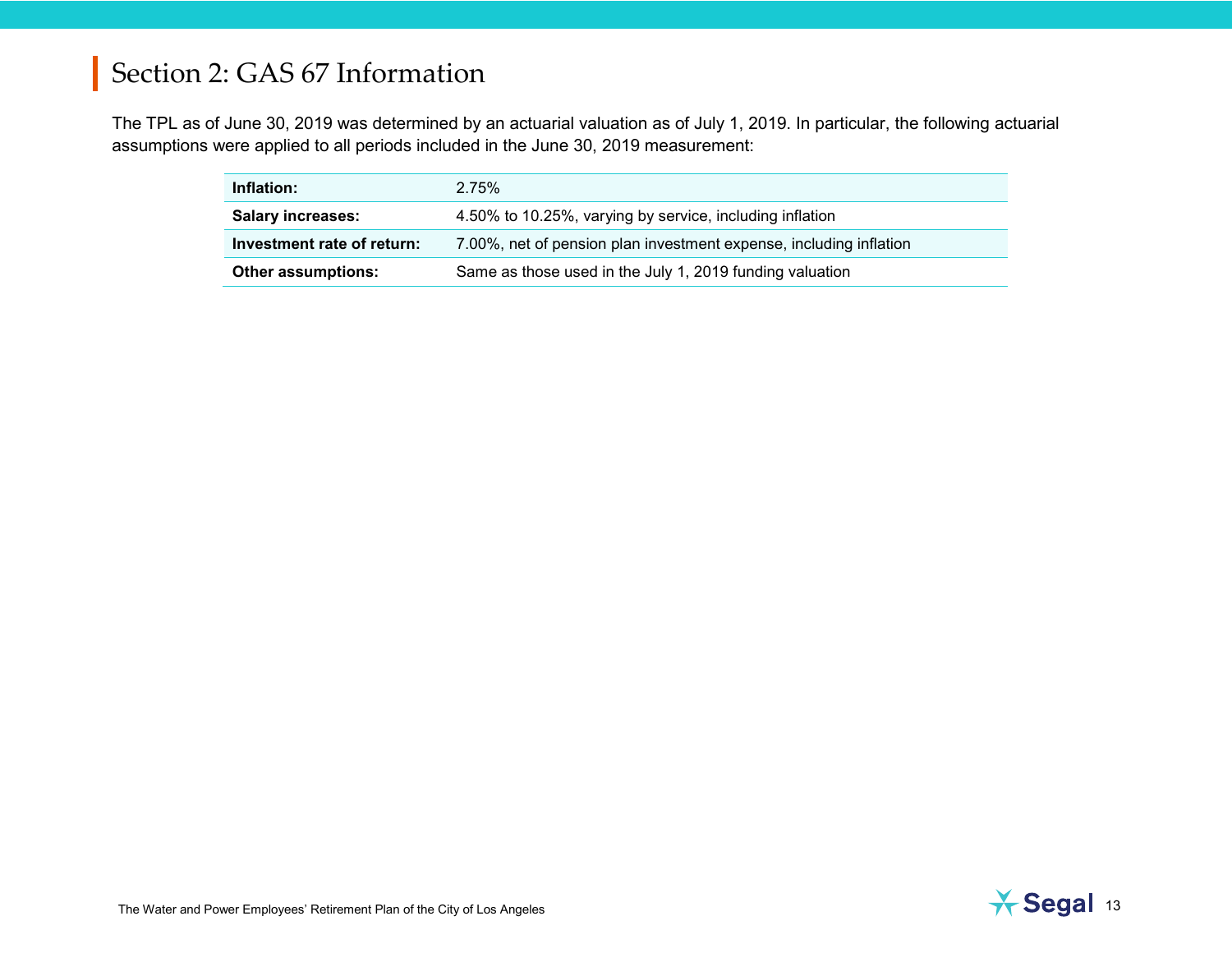#### **Determination of discount rate and investment rates of return**

The long-term expected rate of return on pension plan investments was determined in 2019 using a building-block method in which expected future real rates of return (expected returns, net of inflation) are developed for each major asset class. These returns are combined to produce the long-term expected rate of return by weighting the expected future real rates of return by the target asset allocation percentage, adding expected inflation and subtracting expected investment expenses and a risk margin. The target allocation and projected arithmetic real rates of return for each major asset class, after deducting inflation, but before deducting investment expenses, used in the derivation of the long-term expected investment rate of return assumption as of June 30, 2020 is summarized in the following table. This information will change every three years based on the actuarial experience study.

| <b>Asset Class</b>                       | <b>Target</b><br><b>Allocation</b> | <b>Long-Term Expected</b><br><b>Arithmetic Real</b><br><b>Rate of Return</b> |
|------------------------------------------|------------------------------------|------------------------------------------------------------------------------|
| Large Cap US Equity                      | 22.95%                             | 5.44%                                                                        |
| Small Cap US Equity                      | 1.75%                              | 6.18%                                                                        |
| Developed International Large Cap Equity | 13.06%                             | 6.54%                                                                        |
| Developed International Small Cap Equity | 2.18%                              | 6.64%                                                                        |
| <b>Global Equity</b>                     | 2.90%                              | 6.45%                                                                        |
| <b>Emerging Market Equity</b>            | 5.16%                              | 8.73%                                                                        |
| <b>Real Estate</b>                       | 8.00%                              | 4.60%                                                                        |
| Cash and Equivalents                     | 1.00%                              | 0.25%                                                                        |
| <b>Private Equity</b>                    | 8.00%                              | 9.27%                                                                        |
| <b>Hedge Funds</b>                       | 5.00%                              | 3.53%                                                                        |
| <b>Custom Fixed Income</b>               | 25.00%                             | 1.65%                                                                        |
| <b>Custom Real Return</b>                | 5.00%                              | 2.07%                                                                        |
| Total                                    | 100.00%                            |                                                                              |

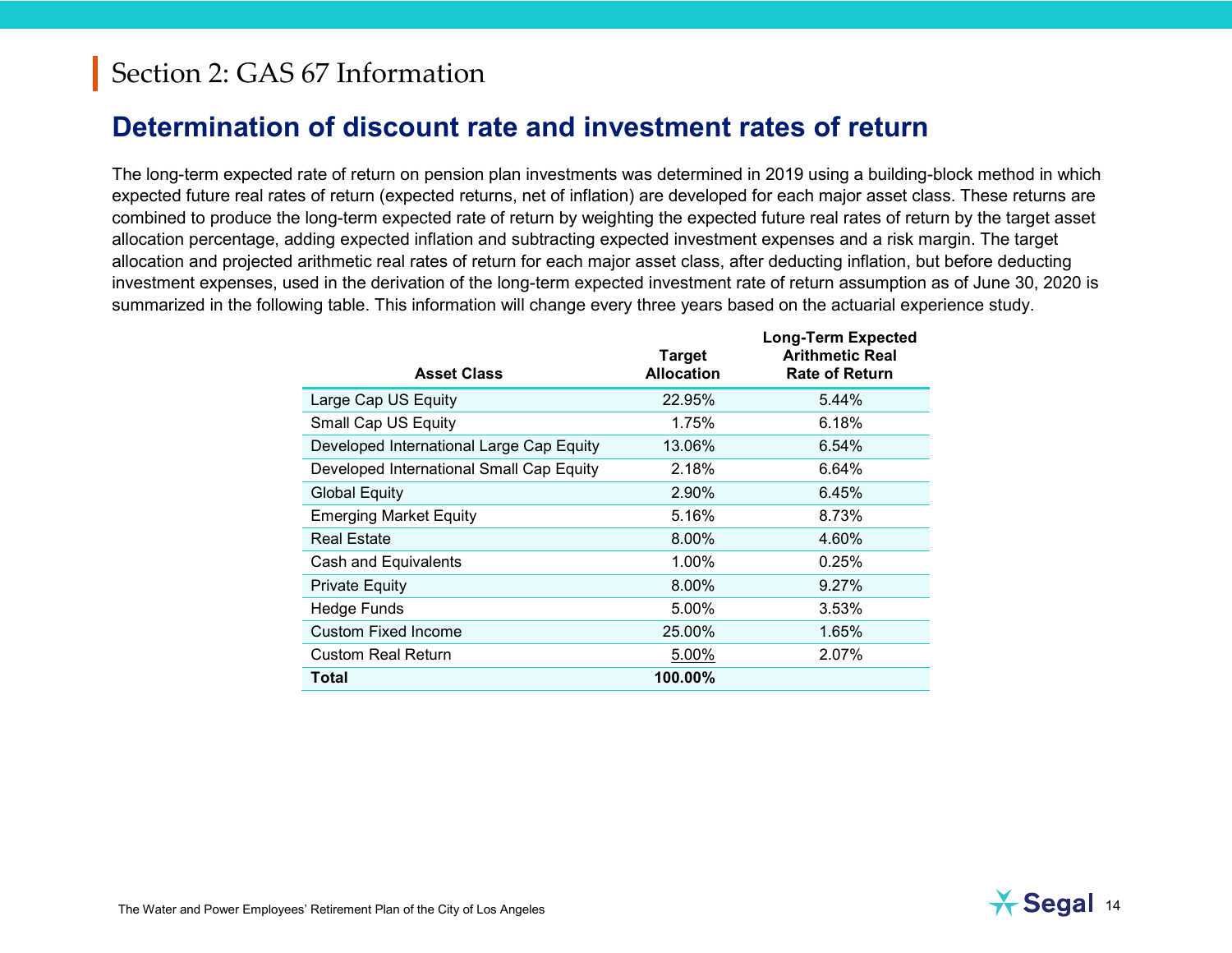*Discount rate:* The discount rate used to measure the TPL was 7.00% as of June 30, 2020 and June 30, 2019, respectively. The projection of cash flows used to determine the discount rate assumed member contributions will be made at the current contribution rates and that employer contributions will be made at rates equal to the required contribution rates. For this purpose, only employee and employer contributions that are intended to fund benefits for current plan members and their beneficiaries are included. Projected employer contributions that are intended to fund the service costs for future plan members and their beneficiaries, as well as projected contributions from future plan members, are not included. Based on those assumptions, the Plan Fiduciary Net Position was projected to be available to make all projected future benefit payments for current plan members. Therefore, the long-term expected rate of return on pension plan investments was applied to all periods of projected benefit payments to determine the TPL as of both June 30, 2020 and June 30, 2019.

#### **Discount rate sensitivity**

*Sensitivity of the Net Pension Liability to changes in the discount rate.* The following presents the NPL of the WPERP as of June 30, 2020, calculated using the discount rate of 7.00%, as well as what the WPERP NPL would be if it were calculated using a discount rate that is 1-percentage-point lower (6.00%) or 1-percentage-point higher (8.00%) than the current rate:.

|                                           | Current                   |                                    |                           |
|-------------------------------------------|---------------------------|------------------------------------|---------------------------|
|                                           | 1% Decrease<br>$(6.00\%)$ | <b>Discount Rate</b><br>$(7.00\%)$ | 1% Increase<br>$(8.00\%)$ |
| Net Pension Liability as of June 30, 2020 | \$3,052,182,757           | \$1.111.641.442                    | \$(490,953,046)           |

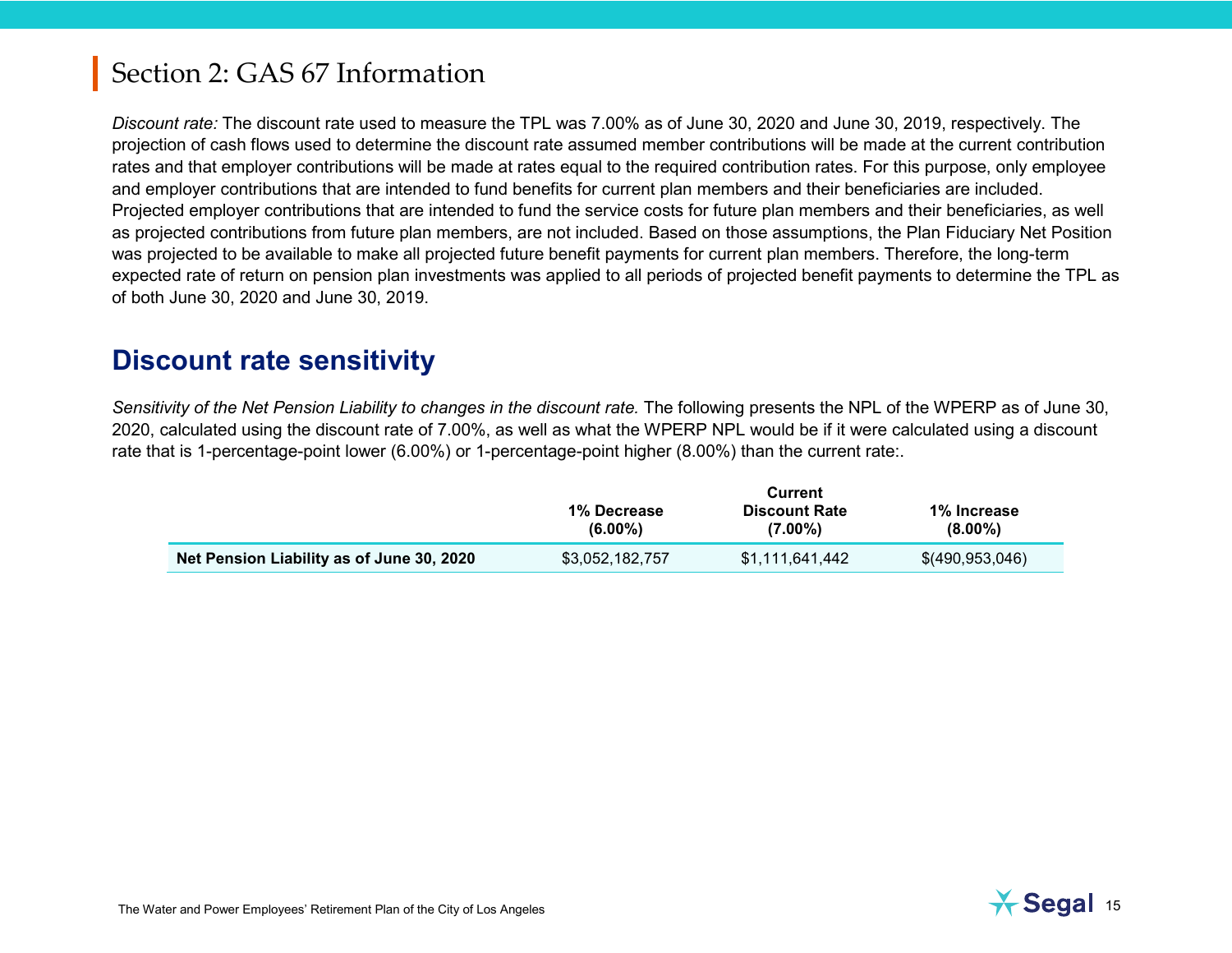#### **Schedule of changes in Net Pension Liability**

| <b>Measurement Date</b>                                                    | June 30, 2020    | June 30, 2019     |
|----------------------------------------------------------------------------|------------------|-------------------|
| <b>Total Pension Liability</b>                                             |                  |                   |
| • Service cost                                                             | \$263,472,814    | \$243,262,953     |
| • Interest                                                                 | 963,032,210      | 952,071,733       |
| • Change of benefit terms                                                  | 0                | 0                 |
| • Differences between expected and actual experience                       | 62,540,626       | 17,806,843        |
| • Changes of assumptions                                                   | 0                | 8,835,790         |
| • Benefit payments, including refunds of member contributions              | (635, 652, 595)  | (597, 563, 566)   |
| Net change in Total Pension Liability                                      | \$653,393,055    | \$624,413,753     |
| <b>Total Pension Liability - beginning</b>                                 | 13,811,956,483   | 13, 187, 542, 730 |
| <b>Total Pension Liability - ending</b>                                    | \$14,465,349,538 | \$13,811,956,483  |
| <b>Plan Fiduciary Net Position</b>                                         |                  |                   |
| • Contributions – employer (including those for administrative expenses)   | \$427,655,268    | \$416,180,197     |
| • Contributions $-$ employee                                               | 120,299,327      | 104,741,925       |
| • Net investment income                                                    | 459,024,099      | 791,832,113       |
| • Benefit payments, including refunds of member contributions              | (635, 652, 595)  | (597, 563, 566)   |
| • Administrative expense                                                   | (4,705,004)      | (5, 188, 931)     |
| • Other                                                                    | <u>0</u>         | $\overline{0}$    |
| Net change in Plan Fiduciary Net Position                                  | \$366,621,095    | \$710,001,738     |
| Plan Fiduciary Net Position - beginning                                    | 12,987,087,001   | 12,277,085,263    |
| <b>Plan Fiduciary Net Position - ending</b>                                | \$13,353,708,096 | \$12,987,087,001  |
| <b>Net Pension Liability - ending</b>                                      | \$1,111,641,442  | \$824,869,482     |
| Plan Fiduciary Net Position as a percentage of the Total Pension Liability | 92.32%           | 94.03%            |
| Covered payroll <sup>1</sup>                                               | \$1,130,066,141  | \$1,028,212,002   |
| Net Pension Liability as percentage of covered payroll                     | 98.37%           | 80.22%            |

<sup>1</sup> Covered payroll represents payroll on which contributions to the pension plan are based.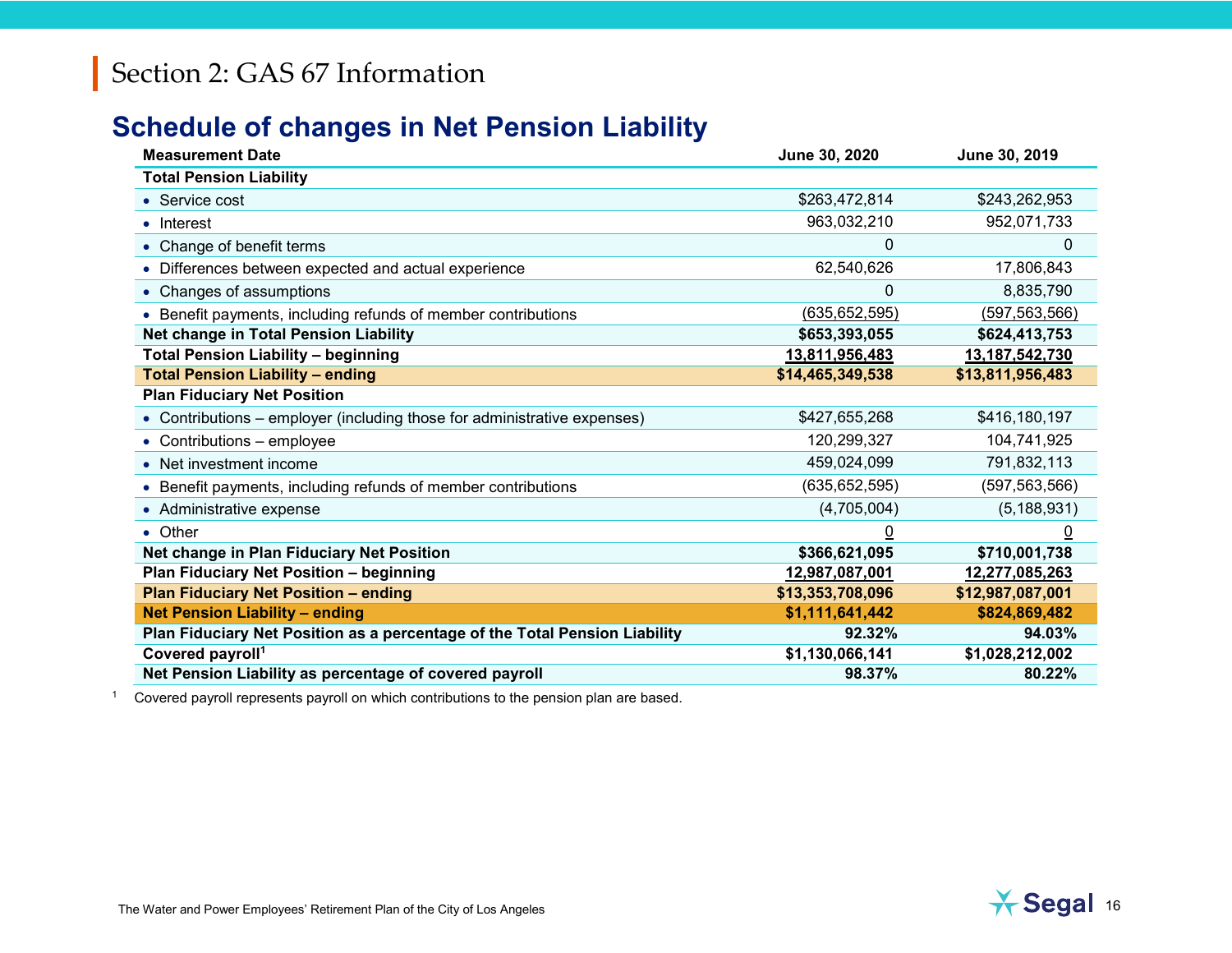#### **Schedule of Employer contributions**

| <b>Year Ended</b><br>June 30 | <b>Actuarially</b><br><b>Determined</b><br>Contributions <sup>1, 2, 3, 4</sup> | <b>Contributions</b> in<br><b>Relation to the</b><br><b>Actuarially</b><br>Determined<br>Contributions <sup>2, 3</sup> | <b>Contribution</b><br>Deficiency /<br>(Excess) | <b>Covered Payroll</b> | <b>Contributions as</b><br>a Percentage of<br><b>Covered Payroll</b> |
|------------------------------|--------------------------------------------------------------------------------|------------------------------------------------------------------------------------------------------------------------|-------------------------------------------------|------------------------|----------------------------------------------------------------------|
| 2011                         | \$304,431,910                                                                  | \$286,699,384                                                                                                          | \$17,732,526                                    | \$791,760,493          | 36.21%                                                               |
| 2012                         | 336,874,865                                                                    | 321,688,919                                                                                                            | 15,185,946                                      | 805,607,436            | 39.93%                                                               |
| 2013                         | 376,667,610                                                                    | 368,426,348                                                                                                            | 8,241,262                                       | 817,421,028            | 45.07%                                                               |
| 2014                         | 387,823,989                                                                    | 384,265,892                                                                                                            | 3,558,097                                       | 819,923,866            | 46.87%                                                               |
| 2015                         | 387,464,759                                                                    | 376,902,022                                                                                                            | 10,562,737                                      | 839,213,254            | 44.91%                                                               |
| 2016                         | 368,599,924                                                                    | 362,359,894                                                                                                            | 6,240,030                                       | 861,818,854            | 42.05%                                                               |
| 2017                         | 403,780,319                                                                    | 391,717,359                                                                                                            | 12,062,960                                      | 892,332,196            | 43.90%                                                               |
| 2018                         | 425,512,236                                                                    | 433,412,569                                                                                                            | $-7,900,333$                                    | 953,635,670            | 45.45%                                                               |
| 2019                         | 408,750,192                                                                    | 410, 165, 124                                                                                                          | $-1,414,932$                                    | 1,028,212,002          | 39.89%                                                               |
| 2020                         | 424,375,428                                                                    | 422,017,394                                                                                                            | 2,358,034                                       | 1,130,066,141          | 37.34%                                                               |

<sup>1</sup> All "Actuarially Determined Contributions" through June 30, 2014 were determined as the "Annual Required Contribution" under GAS 25 and 27.

**Contributions in** 

<sup>2</sup> Based on actual covered payroll reported by the Retirement Office. For the year ended June 30, 2015, reflects the effect of the phase-in over two years of the contribution rate impact of new actuarial assumptions adopted by the Board effective with the July 1, 2014 valuation. For the year ended June 30, 2017, reflects the effect of the phase-in over two years of the contribution rate impact of new actuarial assumptions adopted by the Board effective with the July 1, 2016 valuation.

 $3$  Excludes employer contributions towards administrative expenses.

<sup>4</sup> Starting in 2019, the actuarially determined contribution is determined by applying the Tier 1 and Tier 2 contribution rates to their respective payroll.

See accompanying notes to this schedule on the next page.

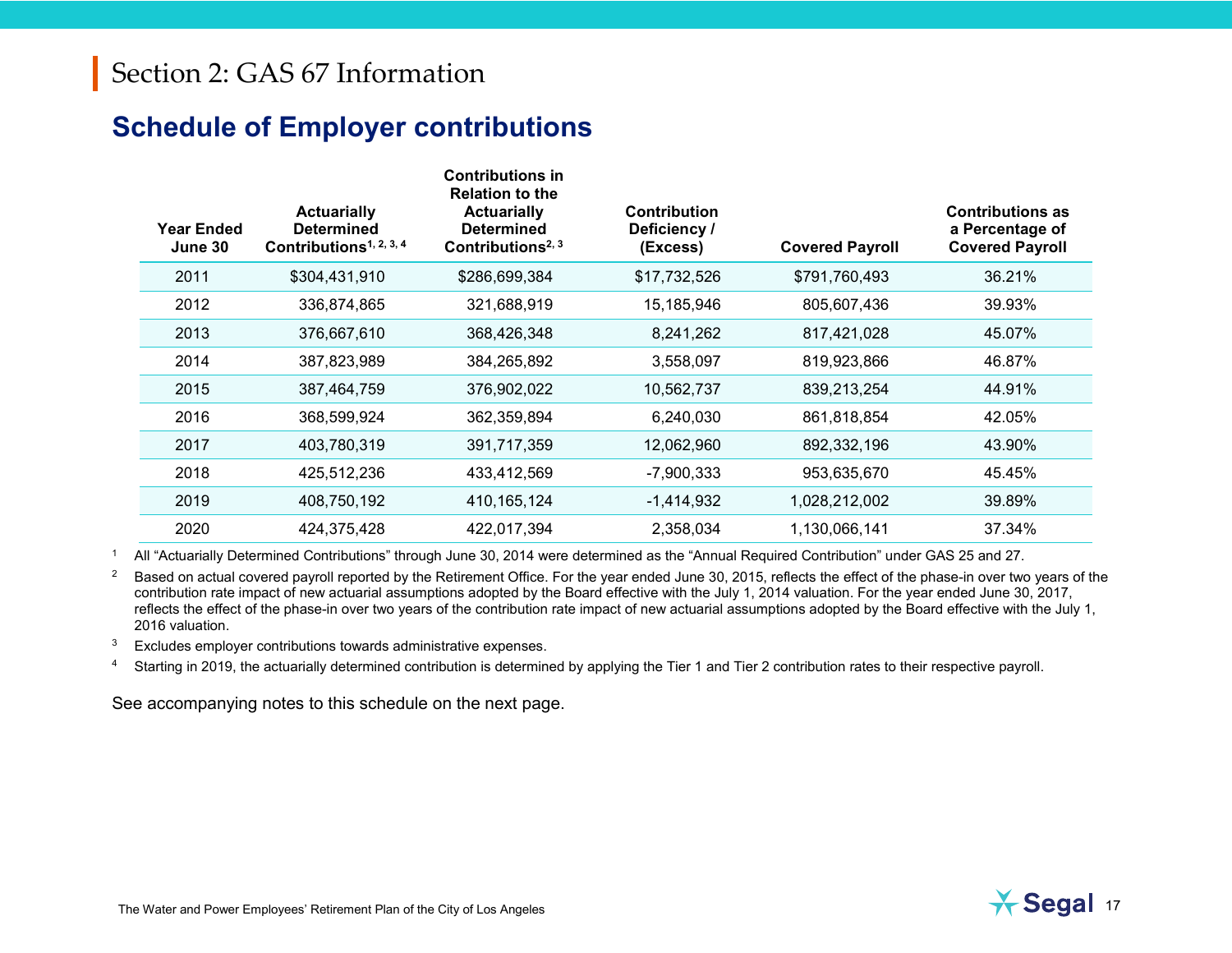#### **Notes to Schedule:**

#### **Methods and assumptions used to establish "actuarially determined contribution" rates:**

| Valuation date:                       | Actuarially determined contribution rates are calculated as of June 30, one year prior to the end<br>of the fiscal year in which contributions are reported                                                                                                                                                                                                                                                                                                |
|---------------------------------------|------------------------------------------------------------------------------------------------------------------------------------------------------------------------------------------------------------------------------------------------------------------------------------------------------------------------------------------------------------------------------------------------------------------------------------------------------------|
| <b>Actuarial cost method:</b>         | <b>Entry Age Actuarial Cost Method</b>                                                                                                                                                                                                                                                                                                                                                                                                                     |
| <b>Amortization method:</b>           | Level dollar amortization                                                                                                                                                                                                                                                                                                                                                                                                                                  |
| <b>Remaining amortization period:</b> | The July 1, 2004 Unfunded Actuarial Accrued Liability is amortized over a 15-year period<br>commencing July 1, 2004 (fully amortized as of July 1, 2019). Any subsequent changes in<br>Unfunded Actuarial Accrued Liability are amortized over separate 15-year periods effective<br>with that valuation.                                                                                                                                                  |
| <b>Asset valuation method:</b>        | The market value of assets less unrecognized returns in each of the last five years.<br>Unrecognized return is equal to the difference between the actual market return and the<br>expected return on a market value basis, and is recognized over a five-year period. Prior to the<br>July 1, 2020 valuation, as directed by the Retirement Office, the actuarial valuation of assets<br>may be reduced by an amount classified as non-valuation reserve. |

#### **Actuarial assumptions:**

| <b>Valuation Date:</b>                   | July 1, 2020 Valuation Date                                                                                                | July 1, 2019 Valuation Date                                                                                                |
|------------------------------------------|----------------------------------------------------------------------------------------------------------------------------|----------------------------------------------------------------------------------------------------------------------------|
| Investment rate of return:               | 7.00%, net of investment expenses                                                                                          | 7.00%, net of investment expenses                                                                                          |
| Inflation rate:                          | 2.75%                                                                                                                      | 2.75%                                                                                                                      |
| Real across-the-board salary increase:   | $0.50\%$                                                                                                                   | 0.50%                                                                                                                      |
| Projected salary increases: <sup>1</sup> | 4.50% to 10.25%                                                                                                            | 4.50% to 10.25%                                                                                                            |
| Cost of living adjustments:              | 2.75% (actual increases are contingent upon<br>CPI increases with a 3.00% maximum for<br>Tier 1, 2.00% maximum for Tier 2) | 2.75% (actual increases are contingent upon<br>CPI increases with a 3.00% maximum for<br>Tier 1, 2.00% maximum for Tier 2) |
| <b>Other assumptions:</b>                | Same as those used in the July 1, 2020 funding Same as those used in the July 1, 2019<br>actuarial valuation               | funding actuarial valuation                                                                                                |

<sup>1</sup> Includes inflation at 2.75% plus real across-the-board salary increases of 0.50% plus merit and promotion increases as of July 1, 2020 and 2019, respectively.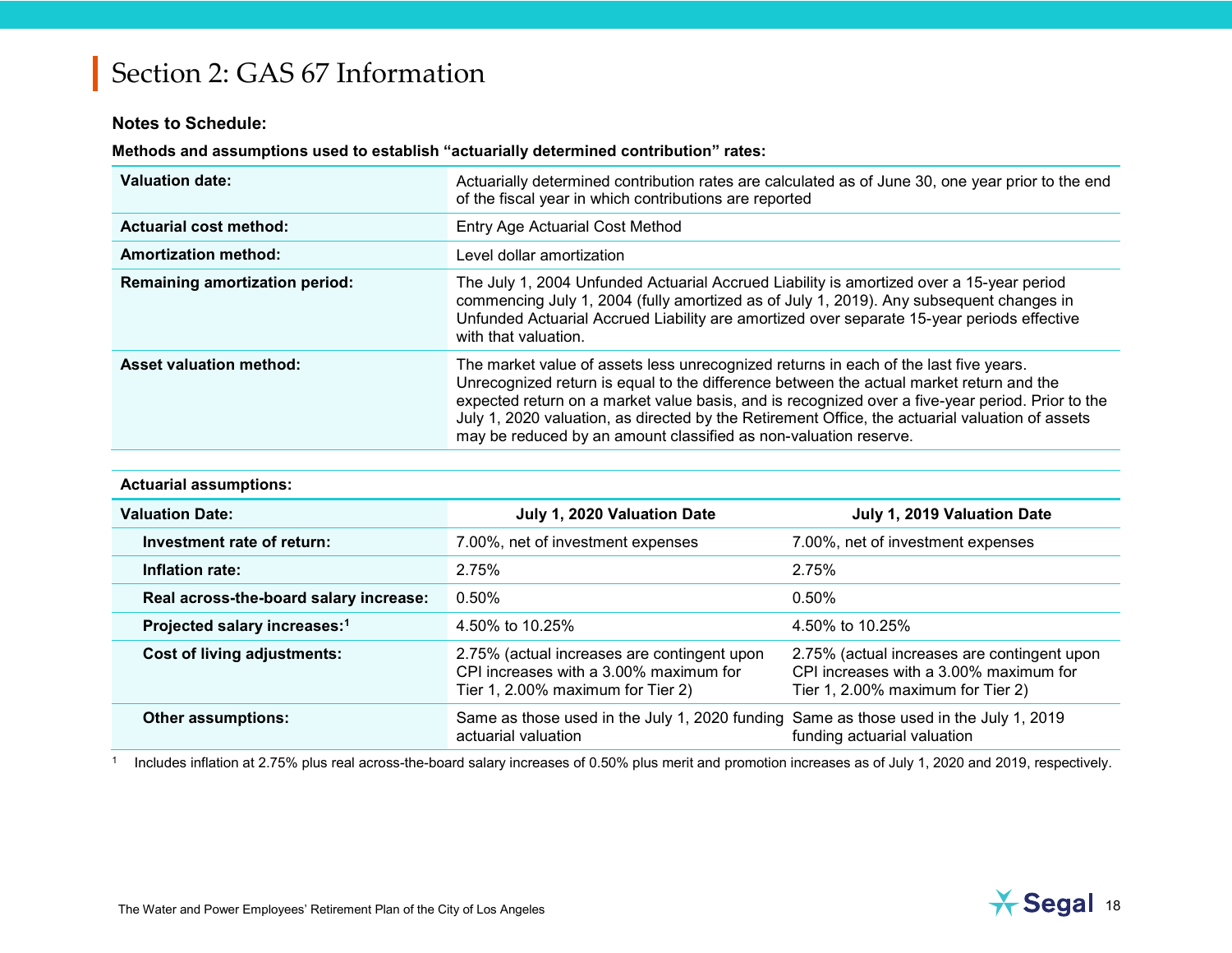#### **Appendix A: Projection of Plan Fiduciary Net Position for use in the Calculation of Discount Rate as of June 30, 2020 (\$ in millions)**

| Year             | <b>Projected Beginning</b><br><b>Plan Fiduciary</b> | Projected<br><b>Total</b> | Projected<br><b>Benefit</b> | Projected<br>Investment | <b>Projected Ending</b><br><b>Plan Fiduciary</b> |
|------------------|-----------------------------------------------------|---------------------------|-----------------------------|-------------------------|--------------------------------------------------|
| <b>Beginning</b> | <b>Net Position</b>                                 | <b>Contributions</b>      | <b>Payments</b>             | <b>Earnings</b>         | <b>Net Position</b>                              |
| July 1,          | (a)                                                 | (b)                       | (c)                         | (d)                     | $(e) = (a) + (b) - (c) + (d)$                    |
| 2020             | \$13,354                                            | \$482                     | \$709                       | \$927                   | \$14,054                                         |
| 2021             | 14,054                                              | 458                       | 749                         | 974                     | 14,737                                           |
| 2022             | 14,737                                              | 463                       | 795                         | 1,020                   | 15,425                                           |
| 2023             | 15,425                                              | 496                       | 839                         | 1,068                   | 16,150                                           |
| 2024             | 16,150                                              | 455                       | 882                         | 1,116                   | 16,838                                           |
| 2025             | 16,838                                              | 358                       | 923                         | 1,159                   | 17,431                                           |
| 2026             | 17,431                                              | 328                       | 964                         | 1,198                   | 17,992                                           |
| 2027             | 17,992                                              | 285                       | 1,004                       | 1,234                   | 18,507                                           |
| 2028             | 18,507                                              | 269                       | 1,044                       | 1,268                   | 19,000                                           |
| 2029             | 19,000                                              | 256                       | 1,085                       | 1,301                   | 19,472                                           |
| 2045             | 23,737                                              | 135                       | 1,737                       | 1,606                   | 23,740                                           |
| 2046             | 23,740                                              | 124                       | 1,772                       | 1,604                   | 23,696                                           |
| 2047             | 23,696                                              | 112                       | 1,807                       | 1,599                   | 23,601                                           |
| 2048             | 23,601                                              | 100                       | 1,844                       | 1,591                   | 23,447                                           |
| 2049             | 23,447                                              | 85                        | 1,883                       | 1,578                   | 23,227                                           |
| 2094             | 1,243                                               | 0                         | 146                         | 82                      | 1,179                                            |
| 2095             | 1,179                                               | $\pmb{0}$                 | 120                         | 78                      | 1,137                                            |
| 2096             | 1,137                                               | $\pmb{0}$                 | 97                          | 76                      | 1,117                                            |
| 2097             | 1,117                                               | 0                         | 77                          | 75                      | 1,115                                            |
| 2098             | 1,115                                               | $\pmb{0}$                 | 60                          | 76                      | 1,131                                            |
| 2132             | 9,224                                               | $\pmb{0}$                 | $0 *$                       | 646                     | 9,870                                            |
| 2133             | 9,870                                               |                           |                             |                         |                                                  |
| 2133             | 5<br>$***$<br><b>Discounted Value:</b>              |                           |                             |                         |                                                  |

\* Less than \$1 million, when rounded.

\*\* \$9,870 million when discounted with interest at the rate of 7.00% per annum has a value of \$5 million as of June 30, 2020.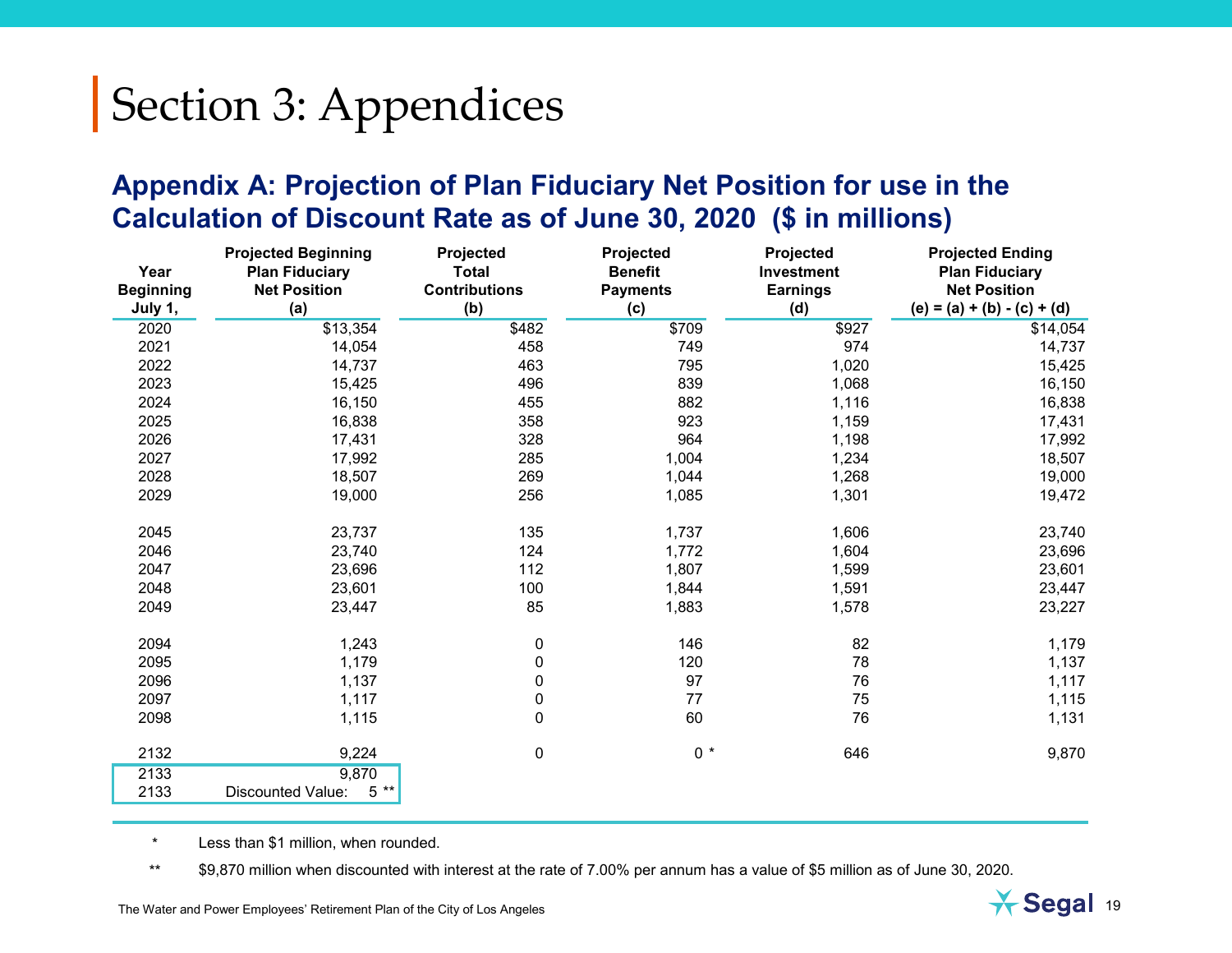#### **Notes:**

- 1. Amounts may not total exactly due to rounding.
- 2. Years 2030-2044, 2050-2093, and 2099-2131 have been omitted from this table.
- 3. Column (a): Except for the "discounted value" shown for 2133, none of the projected beginning Plan Fiduciary Net Position amounts shown have been adjusted for the time value of money.
- 4. Column (b): Projected total contributions include employee and employer Normal Cost contributions based on closed group projections (based on covered active members as of June 30, 2020), plus employer contributions to the Unfunded Actuarial Accrued Liability. Contributions are assumed to occur halfway through the year, on average.
- 5. Column (c): Projected benefit payments have been determined in accordance with paragraph 39 of GASB Statement No. 67, and are based on the closed group of active, inactive vested, retired members, and beneficiaries as of June 30, 2020. The projected benefit payments reflect the cost of living increase assumptions used in the June 30, 2020 valuation report. The projected benefit payments are assumed to occur halfway through the year, on average.
- 6. Column (d): Projected investment earnings are based on the assumed investment rate of return of 7.00% per annum.
- 7. Throughout the projection, administrative expenses are not shown as they are expected to be offset by additional employer contributions above those shown in this projection.
- 8. As illustrated in this Appendix, the Plan Fiduciary Net Position was projected to be available to make all projected future benefit payments for current Plan members. In other words, there is no projected "cross-over date" when projected benefits are not covered by projected assets. Therefore, the long-term expected rate of return on Plan investments of 7.00% per annum was applied to all periods of projected benefit payments to determine the Total Pension Liability as of June 30, 2020 shown earlier in this report, pursuant to paragraph 44 of GASB Statement No. 67.
- 9. This projection is based on a model developed by our Actuarial Technology and Systems unit, comprised of both actuaries and programmers. The model allows the client team, under the supervision of the responsible actuary, control over the entry of future expected contribution income, benefit payments and administrative expenses. The projection of fiduciary net position and the discounting of benefits is part of the model.

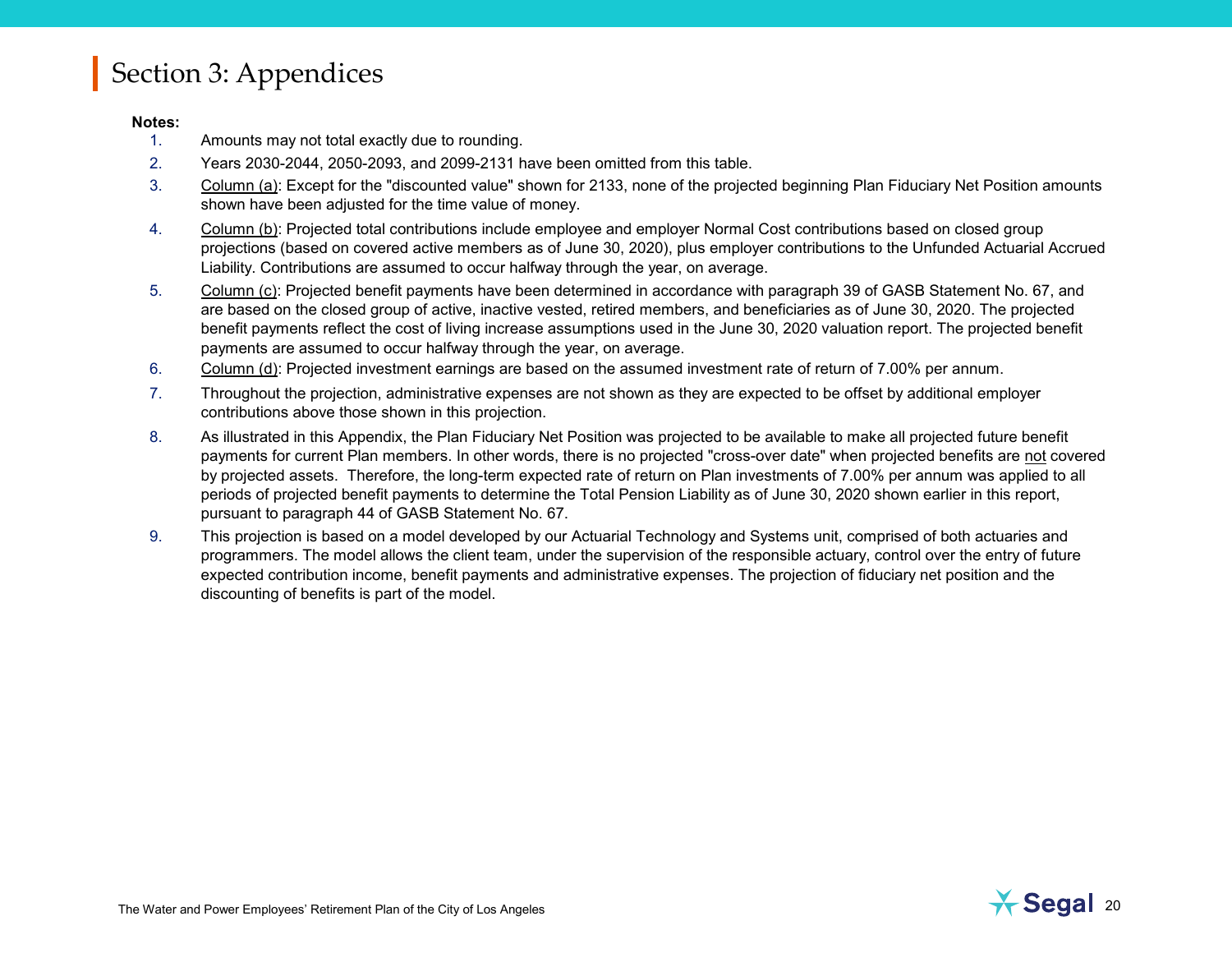#### **Appendix B: Definition of Terms**

Definitions of certain terms as they are used in Statement 67. The terms may have different meanings in other contexts.

| <b>Actuarial Present Value of Projected Benefit</b><br><b>Payments:</b>                                      | Projected benefit payments discounted to reflect the expected effects of the time value<br>(present value) of money and the probabilities of payment.                                                                                                                                                                                                           |
|--------------------------------------------------------------------------------------------------------------|-----------------------------------------------------------------------------------------------------------------------------------------------------------------------------------------------------------------------------------------------------------------------------------------------------------------------------------------------------------------|
| <b>Actuarial Valuation:</b>                                                                                  | The determination, as of a point in time (the actuarial valuation date), of the service cost,<br>Total Pension Liability, and related actuarial present value of projected benefit payments for<br>pensions performed in conformity with Actuarial Standards of Practice unless otherwise<br>specified by the GASB.                                             |
| <b>Actuarial Valuation Date:</b>                                                                             | The date as of which an actuarial valuation is performed.                                                                                                                                                                                                                                                                                                       |
| <b>Actuarially Determined Contribution:</b>                                                                  | A target or recommended contribution to a defined benefit pension plan for the reporting<br>period, determined in conformity with Actuarial Standards of Practice based on the most<br>recent measurement available when the contribution for the reporting period was adopted.                                                                                 |
| Ad Hoc Cost-of-Living Adjustments (Ad Hoc<br><b>COLAs):</b>                                                  | Cost-of-living adjustments that require a decision to grant by the authority responsible for<br>making such decisions.                                                                                                                                                                                                                                          |
| Ad Hoc Postemployment Benefit Changes:                                                                       | Postemployment benefit changes that require a decision to grant by the authority responsible<br>for making such decisions.                                                                                                                                                                                                                                      |
| <b>Automatic Cost-of-Living Adjustments</b><br>(Automatic COLAs):                                            | Cost-of-living adjustments that occur without a requirement for a decision to grant by a<br>responsible authority, including those for which the amounts are determined by reference to a<br>specified experience factor (such as the earnings experience of the pension plan) or to<br>another variable (such as an increase in the consumer price index).     |
| <b>Automatic Postemployment Benefit Changes:</b>                                                             | Postemployment benefit changes that occur without a requirement for a decision to grant by<br>a responsible authority, including those for which the amounts are determined by reference to<br>a specified experience factor (such as the earnings experience of the pension plan) or to<br>another variable (such as an increase in the consumer price index). |
| <b>Cost-of-Living Adjustments:</b>                                                                           | Postemployment benefit changes intended to adjust benefit payments for the effects of<br>inflation.                                                                                                                                                                                                                                                             |
| <b>Cost-Sharing Multiple-Employer Defined</b><br><b>Benefit Pension Plan (Cost-Sharing Pension</b><br>Plan): | A multiple-employer defined benefit pension plan in which the pension obligations to the<br>employees of more than one employer are pooled and pension plan assets can be used to<br>pay the benefits of the employees of any employer that provides pensions through the<br>pension plan.                                                                      |
| <b>Covered Payroll:</b>                                                                                      | Payroll on which contributions to the pension plan are based.                                                                                                                                                                                                                                                                                                   |
| <b>Defined Benefit Pension Plans:</b>                                                                        | Pension plans that are used to provide defined benefit pensions.                                                                                                                                                                                                                                                                                                |

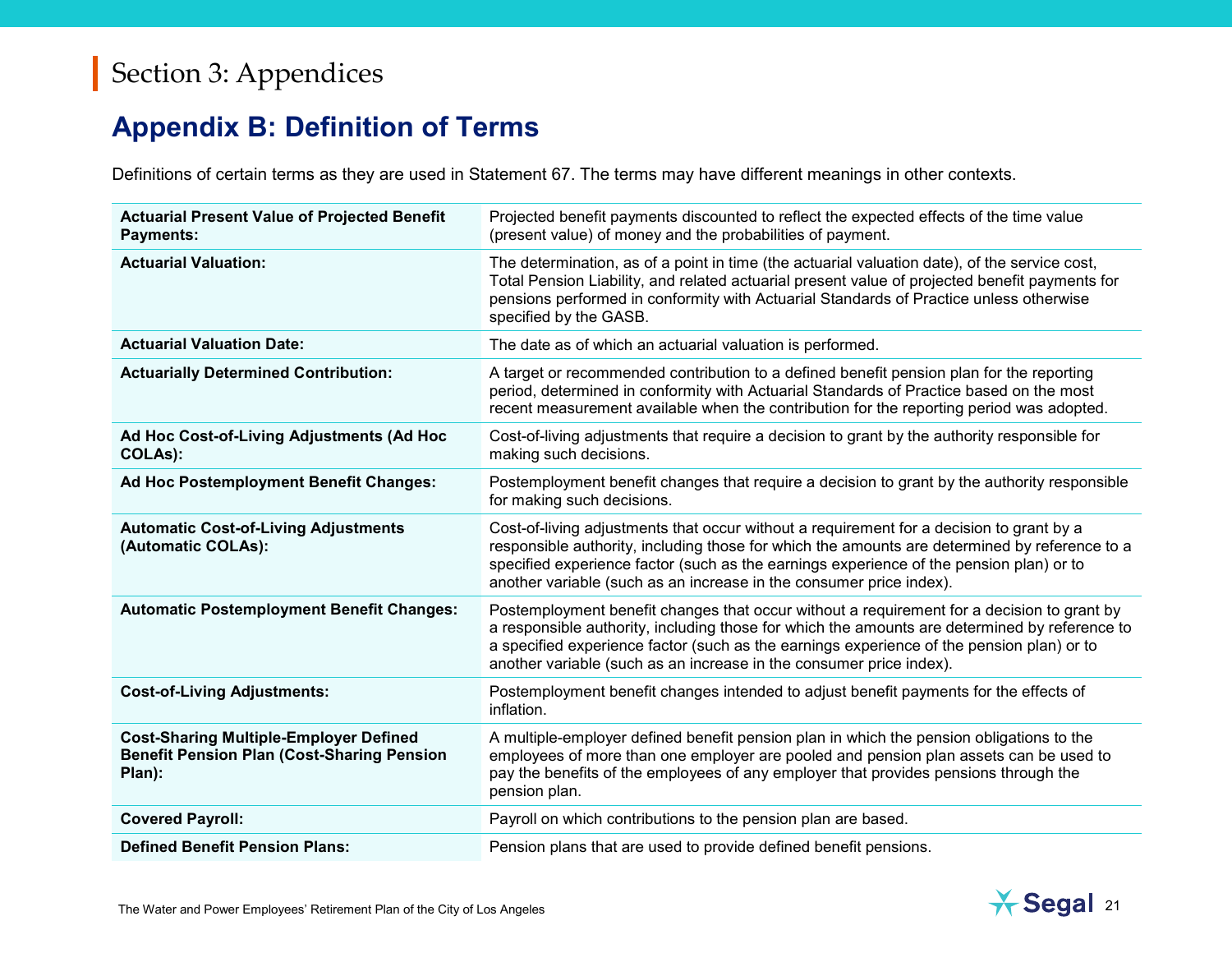| <b>Defined Benefit Pensions:</b>                          | Pensions for which the income or other benefits that the employee will receive at or after<br>separation from employment are defined by the benefit terms. The pensions may be stated<br>as a specified dollar amount or as an amount that is calculated based on one or more factors<br>such as age, years of service, and compensation. (A pension that does not meet the criteria<br>of a defined contribution pension is classified as a defined benefit pension for purposes of<br>Statement 67.)                                                                                                                                                                                                                                                                                                                                                                                  |
|-----------------------------------------------------------|-----------------------------------------------------------------------------------------------------------------------------------------------------------------------------------------------------------------------------------------------------------------------------------------------------------------------------------------------------------------------------------------------------------------------------------------------------------------------------------------------------------------------------------------------------------------------------------------------------------------------------------------------------------------------------------------------------------------------------------------------------------------------------------------------------------------------------------------------------------------------------------------|
| <b>Defined Contribution Pension Plans:</b>                | Pension plans that are used to provide defined contribution pensions.                                                                                                                                                                                                                                                                                                                                                                                                                                                                                                                                                                                                                                                                                                                                                                                                                   |
| <b>Defined Contribution Pensions:</b>                     | Pensions having terms that (1) provide an individual account for each employee; (2) define<br>the contributions that an employer is required to make (or the credits that it is required to<br>provide) to an active employee's account for periods in which that employee renders service;<br>and (3) provide that the pensions an employee will receive will depend only on the<br>contributions (or credits) to the employee's account, actual earnings on investments of those<br>contributions (or credits), and the effects of forfeitures of contributions (or credits) made for<br>other employees, as well as pension plan administrative costs, that are allocated to the<br>employee's account.                                                                                                                                                                              |
| <b>Discount Rate:</b>                                     | The single rate of return that, when applied to all projected benefit payments, results in an<br>actuarial present value of projected benefit payments equal to the total of the following:<br>1. The actuarial present value of benefit payments projected to be made in future periods in<br>which (a) the amount of the pension Plan Fiduciary Net Position is projected (under the<br>requirements of Statement 67) to be greater than the benefit payments that are projected to<br>be made in that period and (b) pension plan assets up to that point are expected to be<br>invested using a strategy to achieve the long-term expected rate of return, calculated using<br>the long-term expected rate of return on pension plan investments.<br>2. The actuarial present value of projected benefit payments not included in (1), calculated<br>using the municipal bond rate. |
| <b>Entry Age Actuarial Cost Method:</b>                   | A method under which the actuarial present value of the projected benefits of each individual<br>included in an actuarial valuation is allocated on a level basis over the earnings or service of<br>the individual between entry age and assumed exit $age(s)$ . The portion of this actuarial<br>present value allocated to a valuation year is called the normal cost. The portion of this<br>actuarial present value not provided for at a valuation date by the actuarial present value of<br>future normal costs is called the actuarial accrued liability.                                                                                                                                                                                                                                                                                                                       |
| <b>Inactive Employees:</b>                                | Terminated individuals that have accumulated benefits but are not yet receiving them, and<br>retirees or their beneficiaries currently receiving benefits.                                                                                                                                                                                                                                                                                                                                                                                                                                                                                                                                                                                                                                                                                                                              |
| <b>Multiple-Employer Defined Benefit Pension</b><br>Plan: | A defined benefit pension plan that is used to provide pensions to the employees of more<br>than one employer.                                                                                                                                                                                                                                                                                                                                                                                                                                                                                                                                                                                                                                                                                                                                                                          |
| <b>Net Pension Liability (NPL):</b>                       | The liability of employers and non-employer contributing entities to employees for benefits<br>provided through a defined benefit pension plan.                                                                                                                                                                                                                                                                                                                                                                                                                                                                                                                                                                                                                                                                                                                                         |